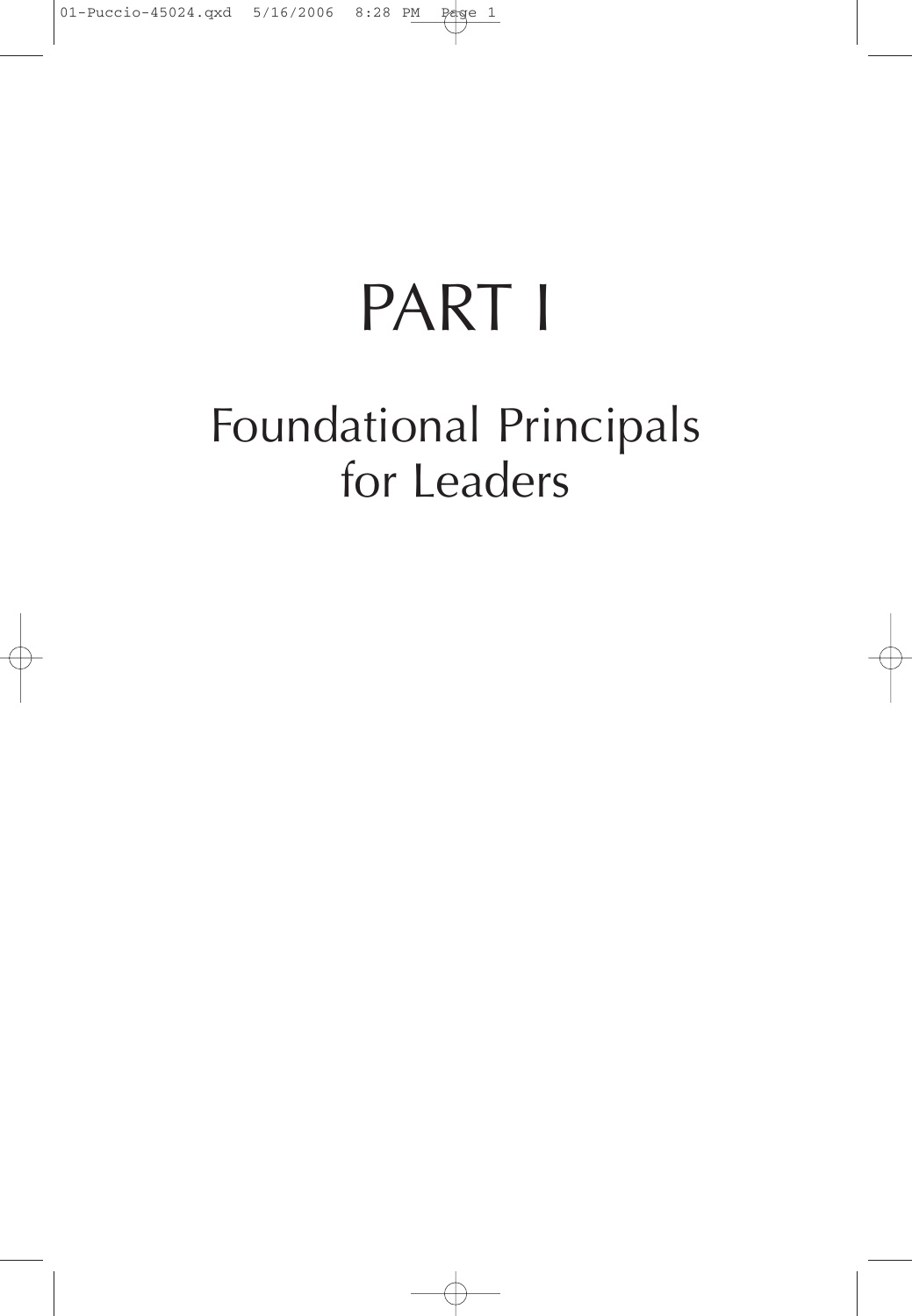$\Rightarrow$ 

 $\overline{\mathcal{A}}$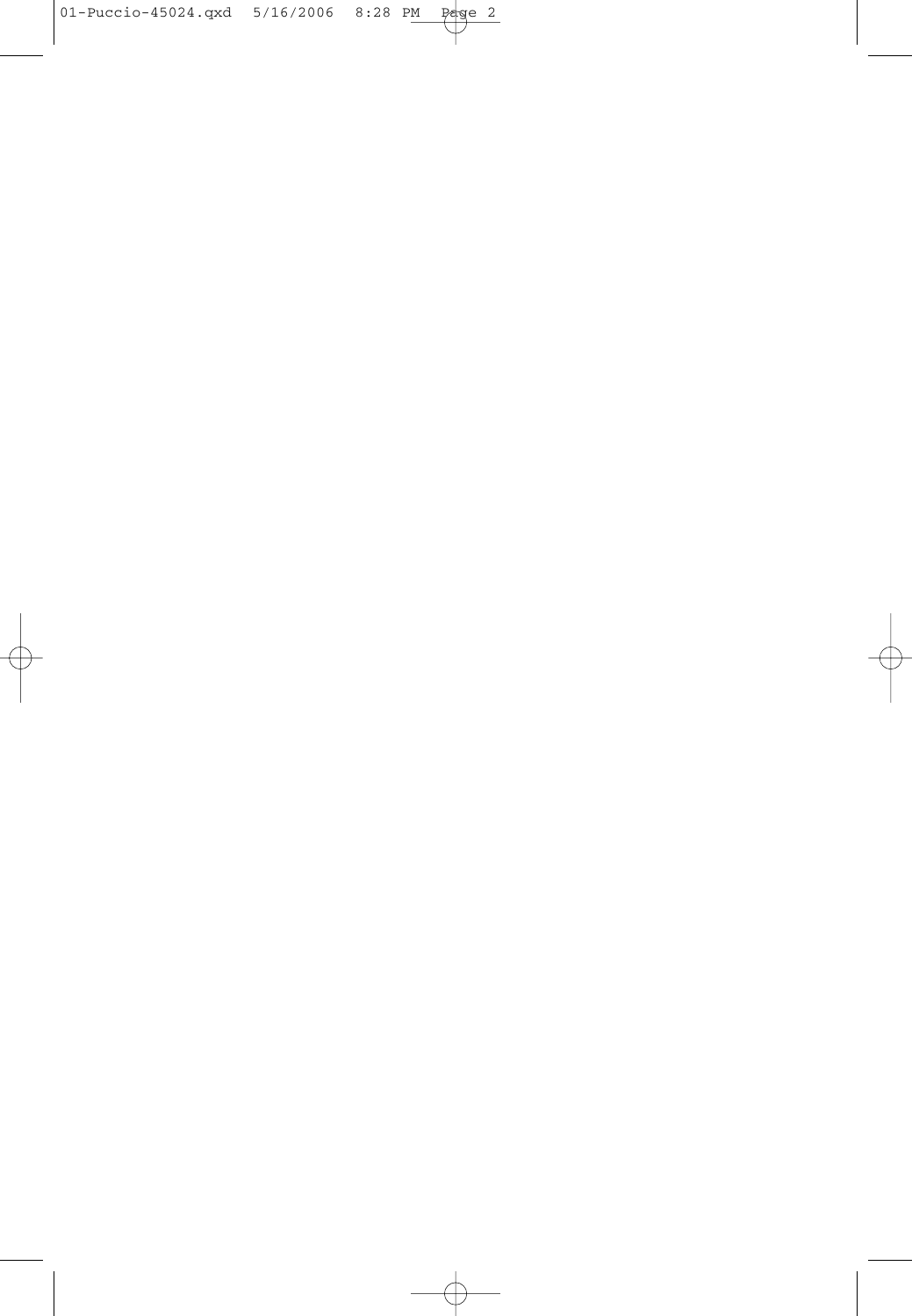1

*The Powerful Connection*

❖ ❖ ❖

## Chapter at a Glance

What is the relationship between change, leadership, and creativity? How do these three concepts mutually support one another? Can you imagine a leader who is effective at introducing change but who is not creative? The purpose of this chapter is to examine more closely the three basic pillars of this book—change, leadership, and creativity. To that end, we provide some basic descriptions of these concepts and highlight the degree to which change, leadership, and creativity intertwine like the strands of a rope.

The chapter begins with a description of change, a concept we believe forms a bond between creativity and leadership. We then examine some contemporary descriptions of leadership that highlight a connection to creativity. This chapter concludes with a review of some definitions, views, and characteristics of creativity.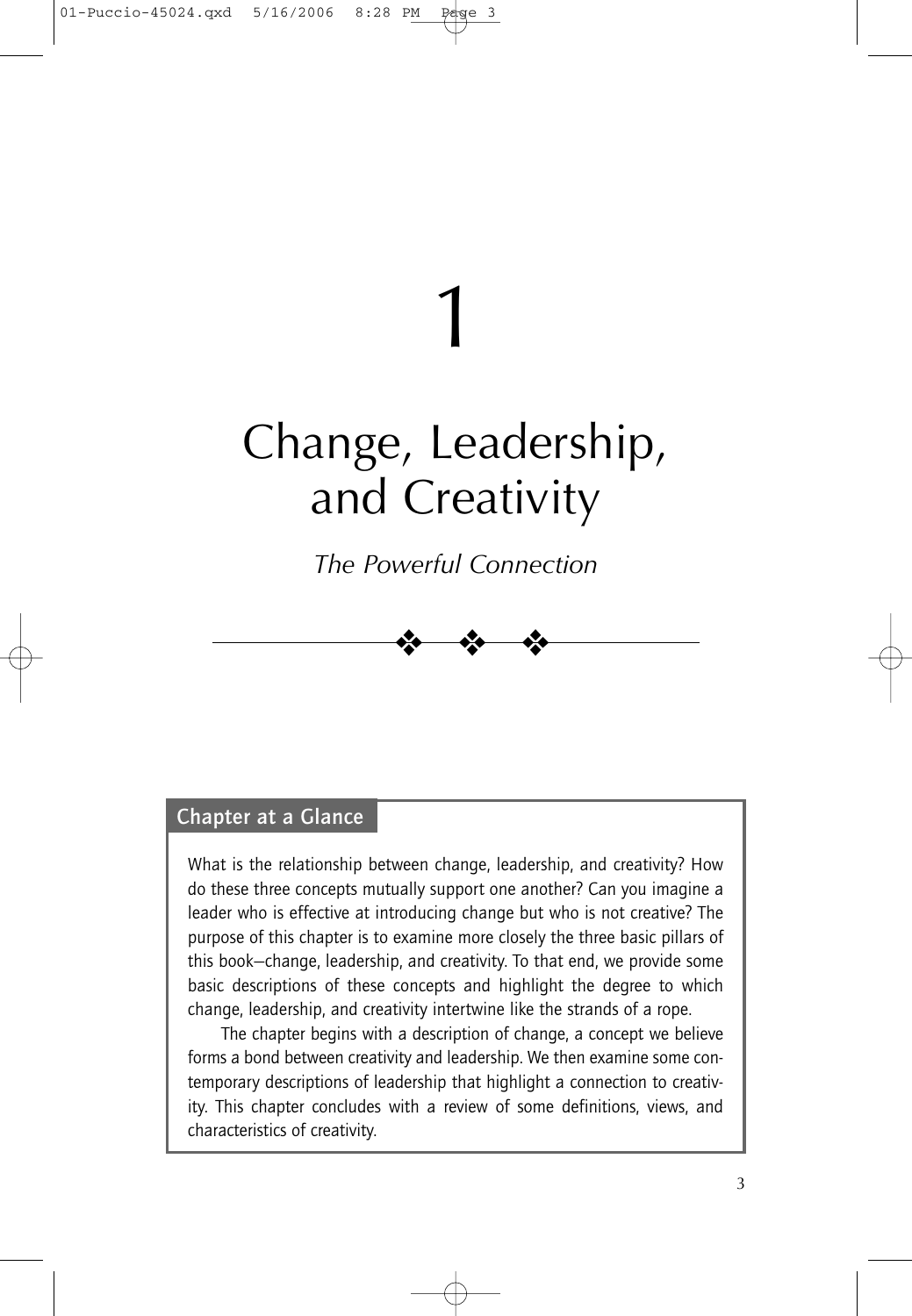## ❖ CREATIVE CHANGE: IT'S NOT CHANGING THE BABY

Quoting from Heraclitus again, "You can never step in the same river twice." In that respect, whether you are making something that wasn't there before or responding to what is already new or different, "change" is a constant process. The water looks the same, but it is different. In actuality, life and the conditions that surround it are always in motion. For example, as a natural phenomenon, your body is always changing, and this change will occur whether you want it to or not. Did you know that because the replacement of cells in your body is an ongoing process, you actually have a new liver every six weeks and a new skeleton every three months?

In its broadest sweep there are two kinds of change. First, there is change that exists naturally and is ongoing or cyclic. For example, the sun rises and sets, seasons come and go, and your body changes and grows. Second, there is change that people make either on purpose or in response to what is happening around them. Some examples of this kind of change are changing jobs, changing your mind, changing the way you do things—the order, the purpose, the method.

In the case of the former, change is a natural phenomenon. In the case of the latter, change may be equally "natural," but it has an additional human element. The kind of change that is made on purpose engages your thinking process and thus requires your thinking skills. The main difference is that you apply one more deliberately than the other. In this book, we focus on the kind of change that is introduced more deliberately—that is, intentionally engaging in creative thought to develop yourself and positively influence others.

In the Introduction we shared a definition of creativity developed by organizational psychologist Reginald Talbot (1997). He defined creativity as "making a change that sticks (for a while)" (p. 181). The words in this definition were selected with specific intent. "Making" refers to the fact that creativity is about bringing something into being. It is not enough for people to simply think that they are creative or merely to imagine new possibilities; instead, they must be able to produce both tangible and intangible products.

"Change" refers to the introduction of something new, which can fall anywhere along the continuum from continuous (i.e., incremental improvement) to discontinuous change (e.g., paradigm breaking). Not all change is creative. It is critical to note that when we refer to change within this definition of creativity, we are not simply talking about an exchange. A change can take place when an existing item is replaced by another already established and known item, such as exchanging a broken part in your car with a functioning part. You can change a flat tire,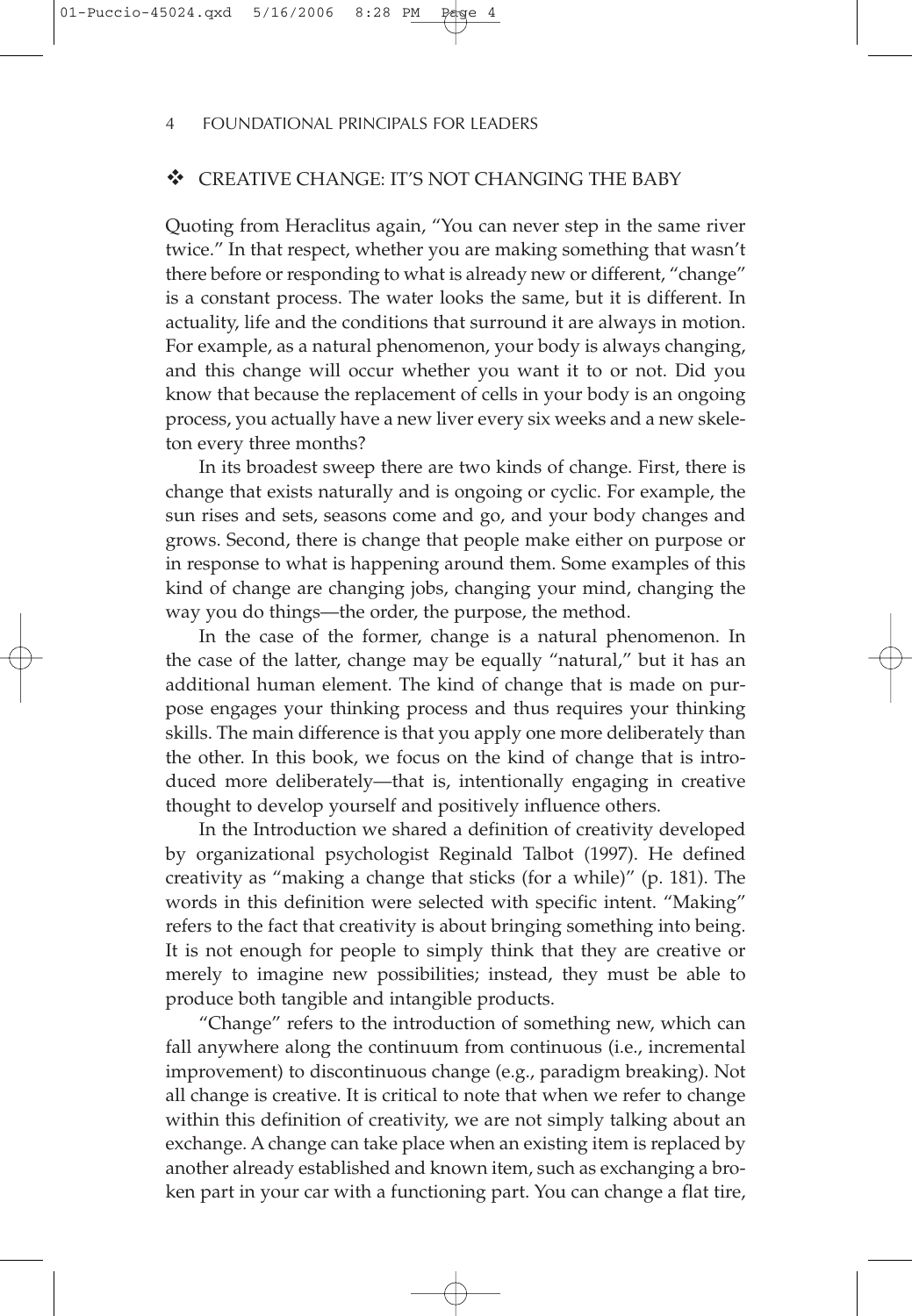change your mind, change your clothes, and change the baby, but these are not creative acts. When we refer to change within our definition of creativity, we refer to situations in which an explicit attempt is being made to bring an idea into being that has some degree of novelty.

Finally, the phrase "that sticks" means the creative product or idea has some staying power, which occurs as a result of its serving some need or purpose. However, the "stickiness" or value of the creative product or idea may be temporary, thus the final phrase "for a while." Creative thinking is ongoing, and at some point someone usually comes up with a better or a less expensive way of doing things—thus change is ever-present.

## **❖** THE LEADERSHIP-CREATIVITY LINK

Our discussion of leadership theories, models, and concepts is organized into three sections. The first section examines views that some writers have put forward to differentiate the concept of leadership from that of management. The second section focuses on conceptions of leadership that have implicit connections with creativity. The third section contains a discussion of contemporary theories of leadership that make direct and explicit statements about the centrality of creativity to leadership.

## **Using Creativity to Draw Apart Leadership and Management**

One popular method for developing an understanding of leadership is to contrast it with the term management. Are managers and leaders synonymous in your mind? If not, what differentiates managers from leaders? This comparison has led a number of authors to identify the specific qualities that distinguish leadership from management (e.g., Bennis & Nanus, 1985; Gardner, 1990; Kotter, 1990; Munitz, 1988; Palus & Horth, 2002; Zaleznik, 1977, 1998). In our opinion, it is clear that one construct that distinguishes the concept of leadership from that of management is creativity. Let's take a closer look.

Bennis and Nanus (1985) interviewed 60 successful CEOs and 30 outstanding public sector leaders and found a clear contrast between management and leadership. They reported:

There is a profound difference between management and leadership, and both are important. "To manage" means "to bring about, to accomplish, to have charge of or responsibility to conduct." "Leading" is "influencing, guiding in direction, course, action, opinion." The distinction is crucial. Managers are people who do things right and leaders are people who do the right things. (p. 21)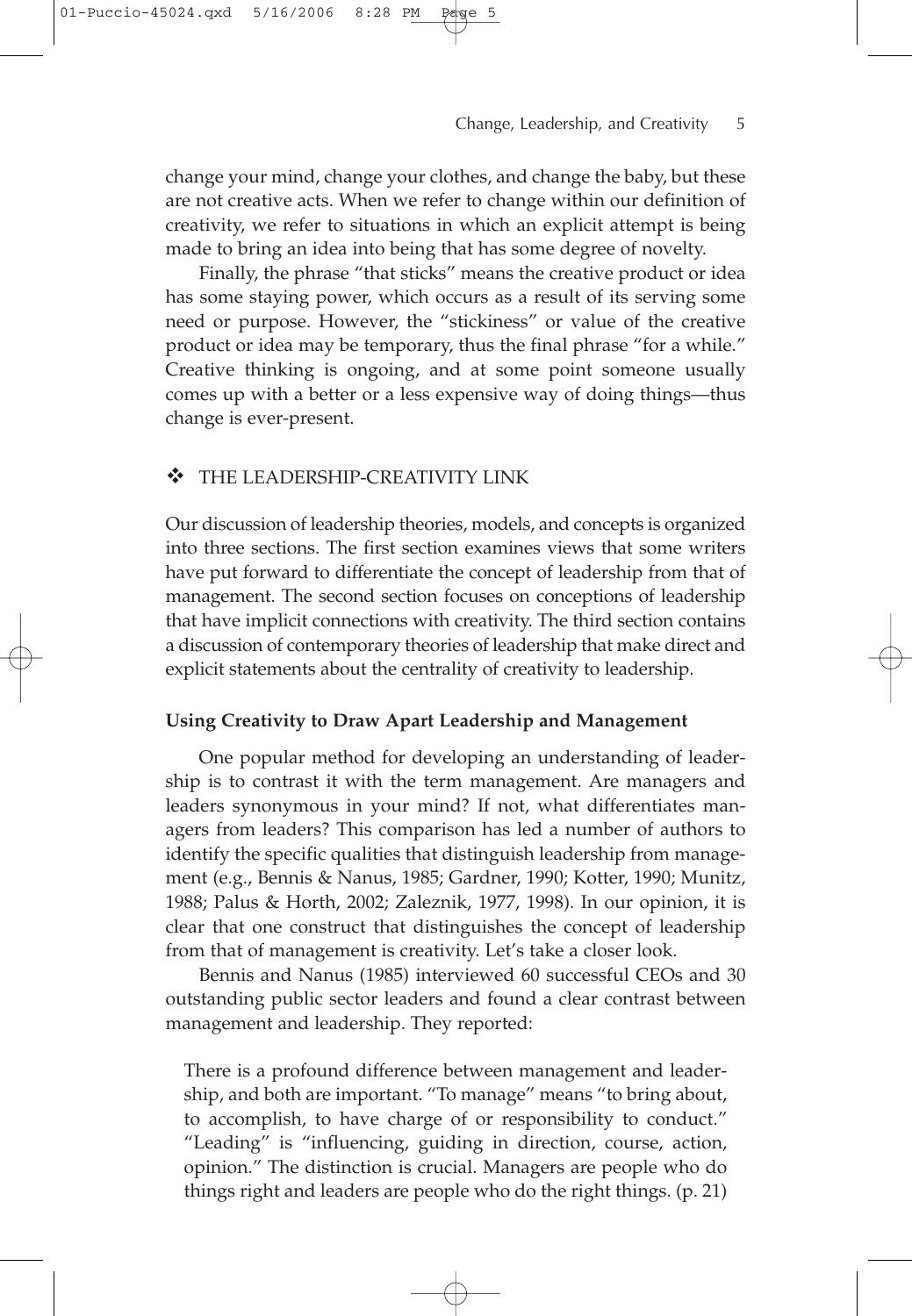Bennis and Nanus summarized their findings by saying that management is driven by efficiency, a focus on mastering routine activities, whereas leadership is motivated by effectiveness. In some cases, the most effective methods for achieving important goals are not the traditional tried-and-true means, but rather new and untested approaches, in other words potentially less efficient methods. The leaders they interviewed were people who created new ideas, policies, and procedures. According to Bennis and Nanus, "they changed the basic metabolism of their organizations" (p. 23).

Zaleznik (1977), who wrote a classic essay on the difference between managers and leaders, noted that leaders are proactive. Rather than simply waiting to react to ideas, leaders are forward thinking; they initiate and shape ideas. Leaders communicate ideas that excite others, and they work with others to develop alternatives for how these future images can be made manifest. Table 1.1 provides a highlighted list of the distinctions Zaleznik made between managers and leaders. The descriptions associated with the leader contain many terms commonly found in the creativity literature, for example, proactive, seek potential opportunities, seek change, tolerate chaos, avoid premature closure, develop fresh approaches, and so on.

| Table 1.1 | Contrasting Managers and Leaders |  |  |  |
|-----------|----------------------------------|--|--|--|
|-----------|----------------------------------|--|--|--|

| Managers                                     | Leaders                                       |
|----------------------------------------------|-----------------------------------------------|
| • Focus on goals that arise from             | • Adopt personal attitude toward              |
| necessity                                    | goals                                         |
| • Are reactive, focus on solving<br>problems | • Are proactive, shape ideas                  |
| • Ensure day-to-day business is              | • Look for potential future                   |
| carried out                                  | opportunities                                 |
| • Seek order and control                     | • Tolerate chaos and lack of<br>structure     |
| • Regulate existing order of affairs         | • Seek opportunities to bring about<br>change |
| • Are able to tolerate mundane,              | • Inspire subordinates and fire up            |
| practical work                               | the creative process with their               |
|                                              | own energy                                    |
| • Act to limit choices and                   | • Avoid premature closure, open               |
| coordinate opposing views in                 | issues to new options, and                    |
| order to get solutions accepted              | develop fresh approaches to                   |
|                                              | long-standing problems                        |
| Believe "If it ain't broke, don't            | • Believe "When it ain't broke may            |
| fix it''                                     | be the only time you can fix it"              |

SOURCE: Zaleznik (1977, 1998).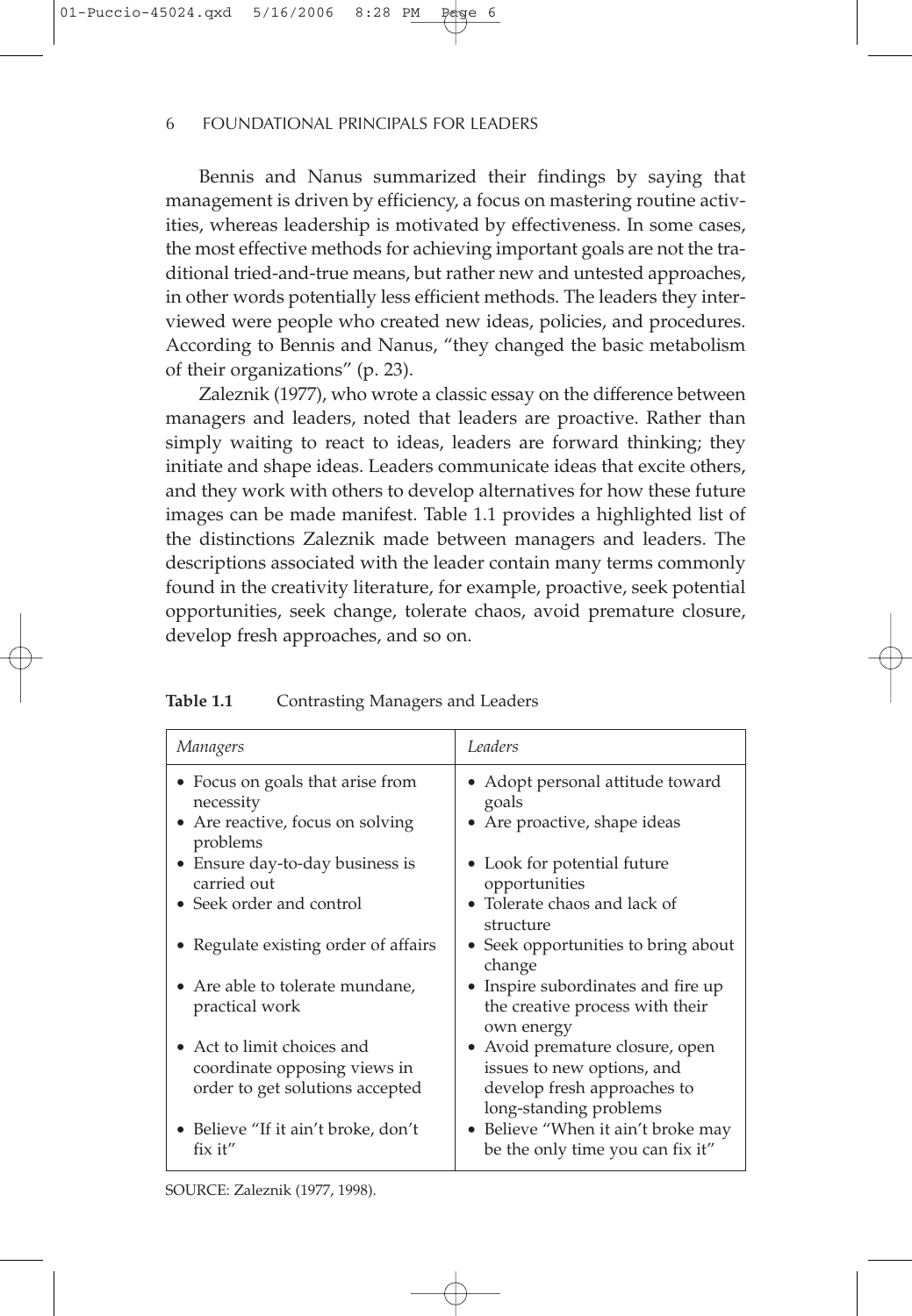John Kotter (1990), a business professor at Harvard University, described both leadership and management as processes. Kotter maintained that leadership is a process whose function is to produce change, while management is a process focused on producing consistent outcomes. We would argue that creative thinking is about change. It is the introduction of new ideas and ways of doing things that serve some purpose—to overcome a problem, meet a need, or seize an opportunity. Creative thinking is a process that results in change, while leaders often act as the impetus for change.

01-Puccio-45024.qxd 5/16/2006

We do not wish to create the impression that leadership is better than management or that leaders are more important than managers. To be successful, organizations require both sound management and inspiring leadership. Organizations need to be efficient at doing things right and effective at doing the right things. Fullan (2001) provided an excellent observation about the practice of contrasting leadership and management when he stated,

I have never been fond of distinguishing between leadership and management: they overlap and you need both qualities. But here is one difference it makes sense to highlight: leadership is needed for problems that do not have easy answers.... For these problems there are no once-and-for-all answers. Yet we expect leaders to provide solutions. (p. 2)

In an update to his 1977 essay, Zaleznik (1998) added an addendum that drives home the idea that creativity is a core leadership competence.

It seems to me that business leaders have much more in common with artists, scientists, and other creative thinkers than they do with managers. For business schools to exploit this commonality of dispositions and interests the curriculum should worry less about the logics of strategy and imposing the constraints of computer exercises and more about thought experiments in the play of creativity and imagination. If they are successful, they would then do a better job of preparing exceptional men and women for positions of leadership. (p. 87)

## **Some Contemporary Views of Leadership: Implicit Links to Creativity**

The extent to which creativity plays a role in leadership is further illustrated by contemporary descriptions of leaders and leadership theories. Many of these descriptions and theories demonstrate implicit connections to creativity; the concepts often contained in this work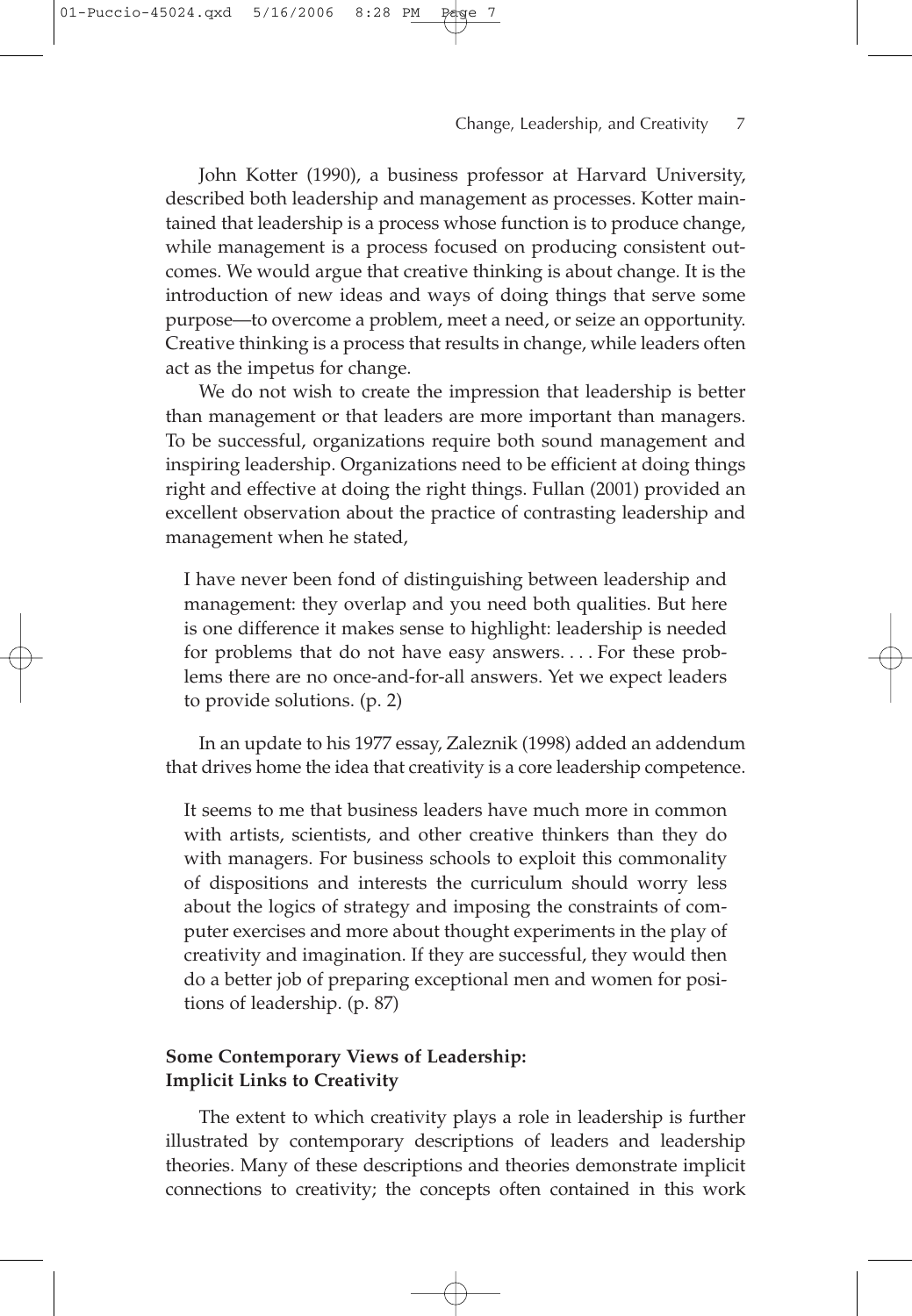touch on well-established concepts from the field of creativity. For example, when you scratch the surface of many contemporary descriptions of leadership, what lies underneath are traits and practices associated with creativity. Table 1.2 illustrates some of the overlap between traits commonly connected to creative people and descriptions of effective leaders. The creativity traits were drawn from Davis's (1986) summary of the research into the personalities of highly creative individuals. The first set of leadership qualities comes from a project conducted by the Drucker Foundation (Hesselbein et al., 1996). In this project, consultants, educators, and executives were asked to describe the leader of the future. The middle column summarizes some of the qualities ascribed to effective future leaders. Note the similarities between the leader of the future and past research findings on attributes of a creative person.

The extent to which creativity serves as a core leadership competence is further reinforced by the work of Kotter (1996). Kotter observed that historically, people regarded leadership as a gift granted to the rare few, but that today it is widely accepted that leadership skills can be taught and developed. Kotter went on to identify five specific skills that when developed, enhance leadership effectiveness. These skills are found in the third column of Table 1.2. As in the Drucker Foundation

| Qualities of<br>Creative People                                                                                                                                                                                    | Qualities of Leaders<br>in the Future                                                                                                                                                                                                                                                                                    | Kotter: Leadership &<br>Lifelong Learning                                                                                    |
|--------------------------------------------------------------------------------------------------------------------------------------------------------------------------------------------------------------------|--------------------------------------------------------------------------------------------------------------------------------------------------------------------------------------------------------------------------------------------------------------------------------------------------------------------------|------------------------------------------------------------------------------------------------------------------------------|
| Curious<br>Energetic<br>Experimenting<br>• Independent<br>Industrious<br>Flexible<br>Open-minded<br>Original<br>Playful<br>Perceptive<br>• Persevering<br>Questioning<br>Risk taker<br>• Self-aware<br>• Sensitive | • Seek options not plans<br>Look for what is<br>possible<br>• Must be flexible<br>• Pursue vision with<br>intent<br>• Tireless, inventive,<br>observant, risk takers<br>who are ever-hopeful<br>builders<br>Challenge assumptions<br>and paradigms<br>• Empower the talent,<br>intelligence, and<br>creativity of others | Risk-taking<br>• Humble<br>self-reflection<br>• Solicitation of<br>opinions<br>Careful listening<br>Openness to new<br>ideas |
| <b>SOURCE: Davis</b><br>(1986).                                                                                                                                                                                    | SOURCE: Hesselbein,<br>Goldsmith, and Beckhard<br>(1996).                                                                                                                                                                                                                                                                | SOURCE: Kotter (1996).                                                                                                       |

Table 1.2 Traits of the Creative Person and the Effective Leader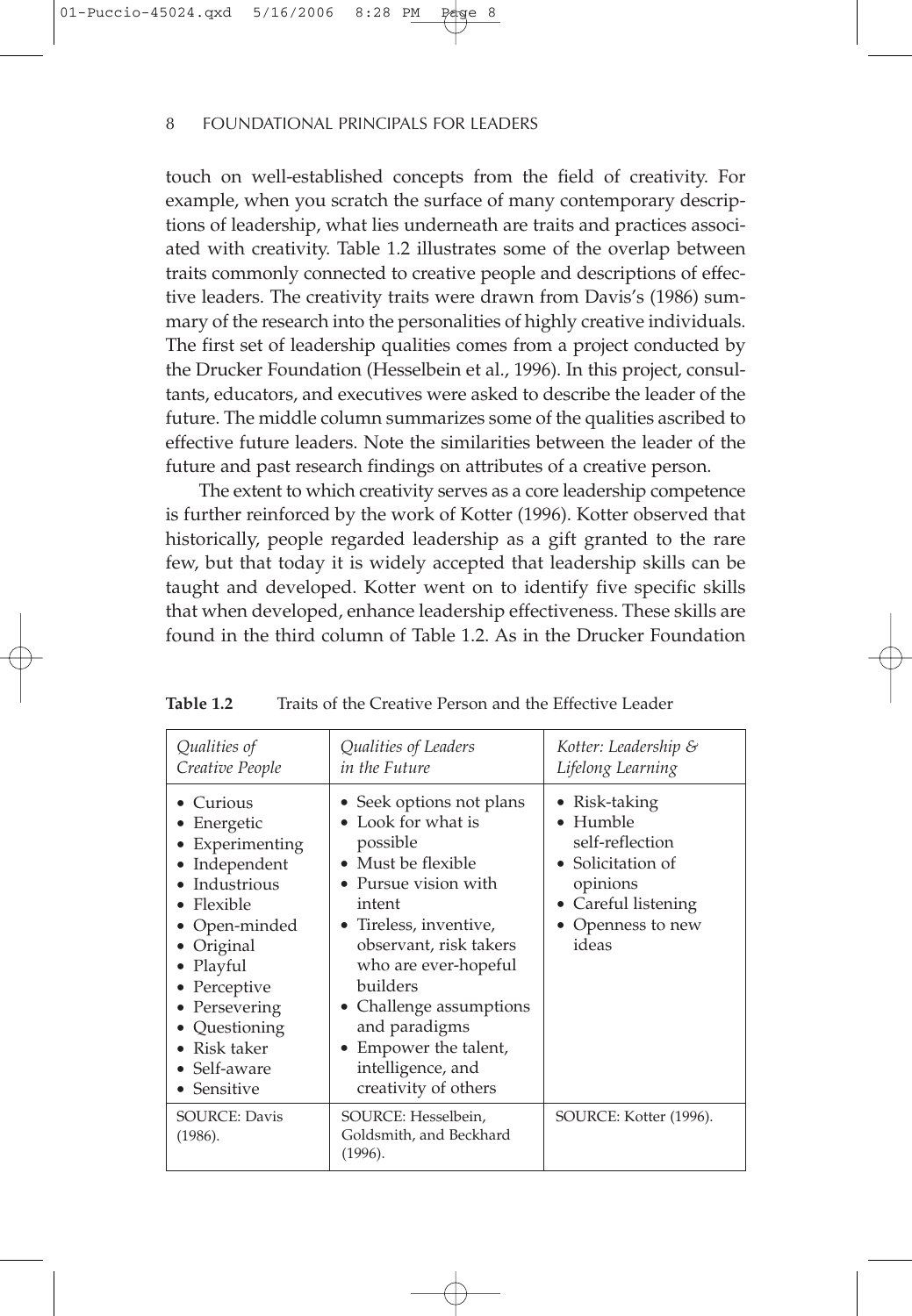**Table 1.3** Kouzes & Posner's Leadership Practices

- **Challenging the Process** Looking for innovative ways to improve the organization
	- Search for Opportunities
	- Experiment and Take Risks
- **Inspiring a Shared Vision** Envisioning the future, creating an ideal image of what the organization can become
	- Envision the Future
	- Enlist Others

01-Puccio-45024.qxd 5/16/2006 8:28 PM

- **Enabling Others to Act** Building spirited teams
	- Foster Collaboration
	- Strengthen Others
- **Modeling the Way** Establishing principles for how people will be treated and how goals will be pursued
	- Set the Example
	- Achieve Small Wins
- **Encouraging the Heart** Making people feel like heroes
	- Recognize Contributions
	- Celebrate Accomplishments

SOURCE: Kouzes and Posner (1995).

list of leadership attributes, Kotter's five skills bear a striking similarity to qualities associated with creative people. Since Kotter suggests these skills can be developed, and because these skills relate directly to creativity, it would seem that creativity training can make a positive contribution to leadership development.

Additional evidence for the link between creativity and leadership goes beyond descriptions of personality traits. For example, Kouzes and Posner's (1995) research on what leaders do to bring about extraordinary results bears a resemblance to known process practices that bring about creative acts. Specifically, when Kouzes and Posner analyzed their data, they found that leaders who were able to facilitate extraordinary accomplishments among their followers tended to engage in five specific behaviors. Kouzes and Posner's five leadership practices are found in Table 1.3. Each leadership practice is followed by two sample strategies.

It is our opinion that the behaviors described by Kouzes and Posner (1995) align with the activities people engage in when involved in the creative process. For example, highly creative people challenge the status quo, take risks, experiment with new approaches, and examine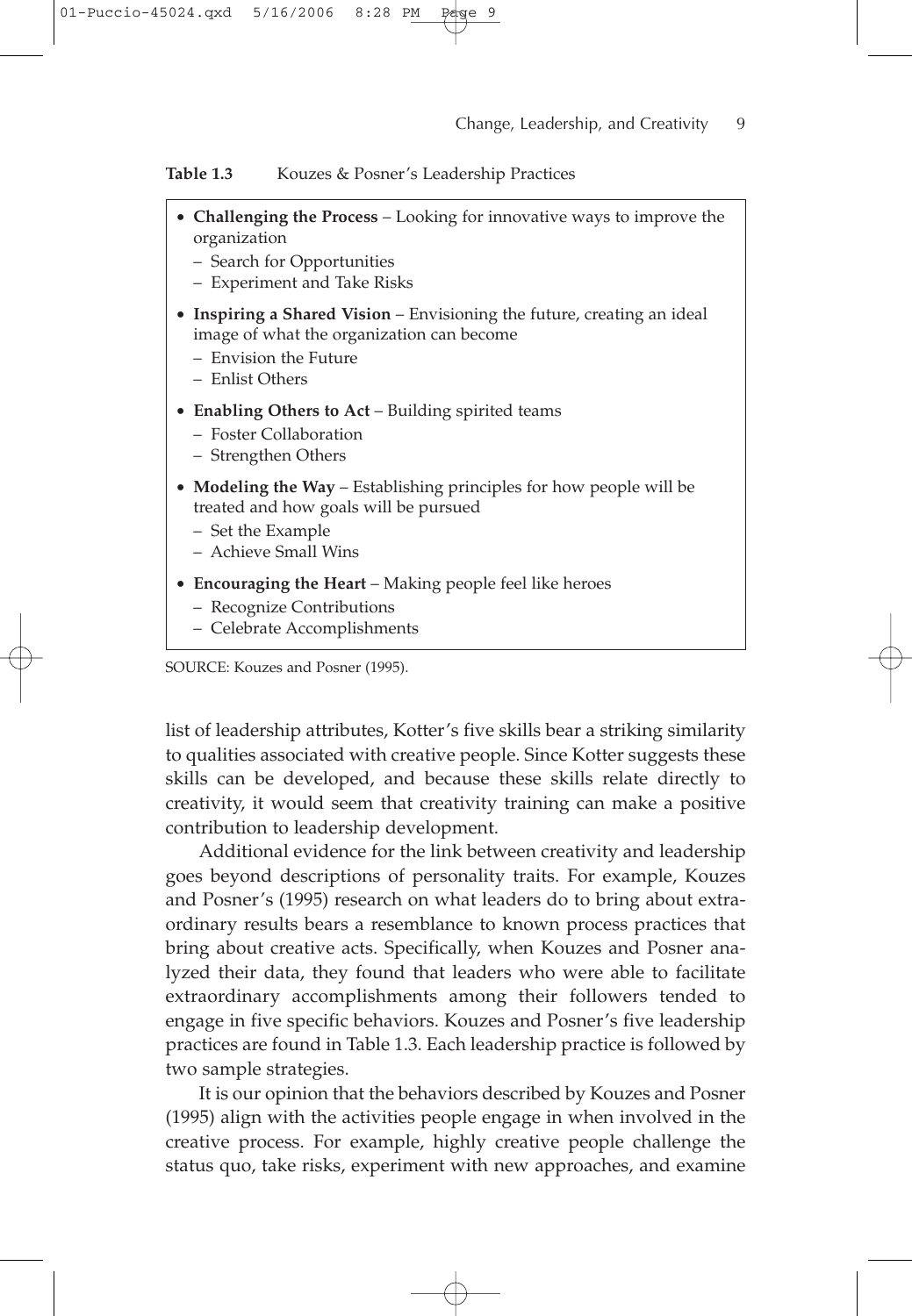alternative ways of solving problems (i.e., Challenge the Process) (Davis, 1986; MacKinnon, 1978; Torrance, 1979). Highly creative people also focus on future possibilities, daydream about potential outcomes, think in terms of "what if" or "what might be," and are adept at getting others to buy into their ideas (Sternberg & Lubart, 1992; Torrance, 1979). These would appear to be related to Kouzes and Posner's Inspiring a Shared Vision. With respect to Modeling the Way, research in the field of creativity has shown that highly creative individuals had mentors who guided them or paragons who influenced their work (Simonton, 1987). Furthermore, creative acts are more likely to come about when people are highly motivated, particularly when they are passionate about their ideas or have great internal drive (Amabile, 1987). This relates to the practice of Encouraging the Heart. So, once again, there are direct relationships between the fields of leadership and creativity. However, in this case rather than finding similar traits between those who lead and those who create, the kinds of practices leaders engage in to bring about great success corresponds with the kinds of practices people engage in when they are being highly creative or inspiring creativity in others.

We are not suggesting that creative people and effective leaders are one and the same. Though the ideas or products developed by successful creative people may ultimately influence others, creative people do not always engage in creative acts that involve others or intentionally seek leadership roles through which they may inspire change. Rather, what we hope to highlight is the fact that in today's complex work and social environments, creativity plays a crucial role in helping leaders to be more effective at facilitating change.

Further evidence for the crucial role creativity now plays in leadership can be found among current leadership theories. Early leadership studies focused on the identification of innate traits associated with individuals who achieved great leadership status. This approach is commonly referred to as "great man" theories of leadership. The underlying assumption was that leaders were born, and as such the key to the identification of successful leaders was to find a stable set of traits that could predict greatness. This line of research did not yield a definitive set of traits; instead, it was found that individuals with certain traits might be successful leaders in one situation but not in other situations (Stogdill, 1948). The failure to find a set of leadership traits led to a shift from a personality-based conception of leadership to a more process oriented approach—that is, views of leadership began to focus more on the dynamic interplay between the leader and his or her followers.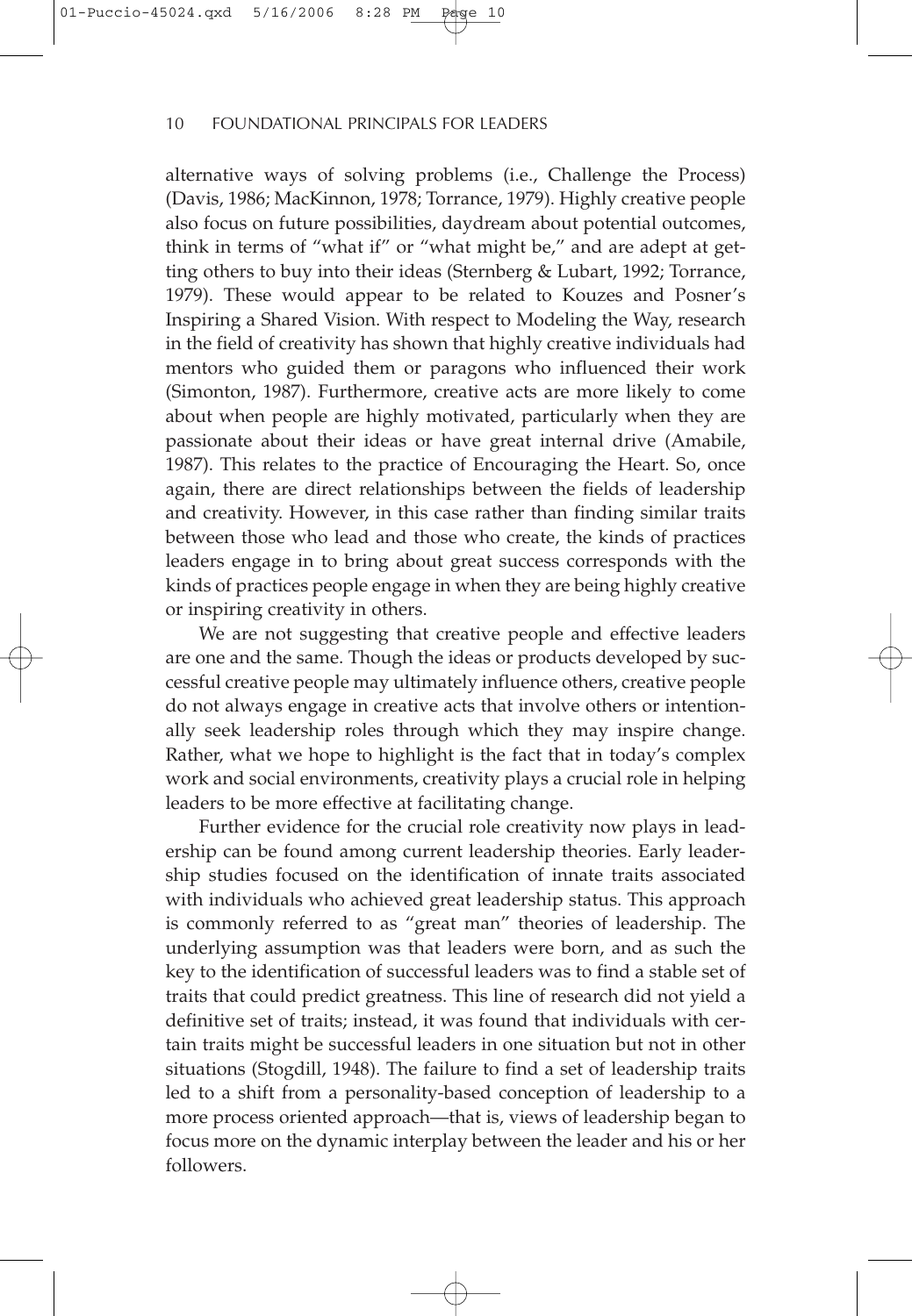This transition from a trait to a process approach parallels work in the field of creativity, which began by studying the qualities of eminent creators (Cattell, 1906; Cox, 1926; Ellis, 1904; Galton, 1869) and later broadened to include more process-based descriptions of the creative act (Osborn, 1953; Wallas, 1926). The adoption of more processoriented views of creativity and leadership represents another conceptual convergence between the two fields. For instance, Northouse's (2004) summary of the main characteristics found across contemporary views of leadership reflects close conceptual links between leadership and creativity. Northouse identified four basic components of leadership: "(a) leadership is a process, (b) leadership involves influence, (c) leadership occurs within a group context, and (d) leadership involves goal attainment" (p. 3). Each of these four elements can be applied readily to creativity. Creativity is commonly described as a process, a process aimed at achieving some goal that as a consequence has a positive influence on the situation. And often the context in which the creative process is carried out is in groups. Given these parallels, it would seem the strategies and tools drawn from the creative process can do much to enhance a leader's ability to guide a group toward a goal.

01-Puccio-45024.qxd 5/16/2006

An example of a leadership approach with implicit connections to creativity is transformational leadership. Though the term originated in the early 1970s (Downton, 1973), there is recent elaboration from a variety of sources (see Avolio, 1999; Bass, 1985, 1998; Tichy & DeVanna, 1990; Yammarino, 1993). Transformational leaders focus on developing others to their fullest potential. Their goal is to change and transform others in a positive way. Transformational leadership enables others to achieve beyond what is expected. Northouse's (2004) description of one of the main characteristics of transformational leadership intellectual stimulation—provides a direct link to creativity:

It includes leadership that stimulates followers to be creative and innovative, and to challenge their own beliefs and values as well as those of the leader and the organization. This type of leadership supports followers as they try new approaches and develop innovative ways of dealing with organizational issues. It promotes followers' thinking things out on their own and engaging in careful problem solving. (p. 177)

Northouse's comment captures why creativity is central in organizations and how leadership encourages creative thinking.

Changes in organizational structures further support the need for creativity in organizations and for creative leadership. As models of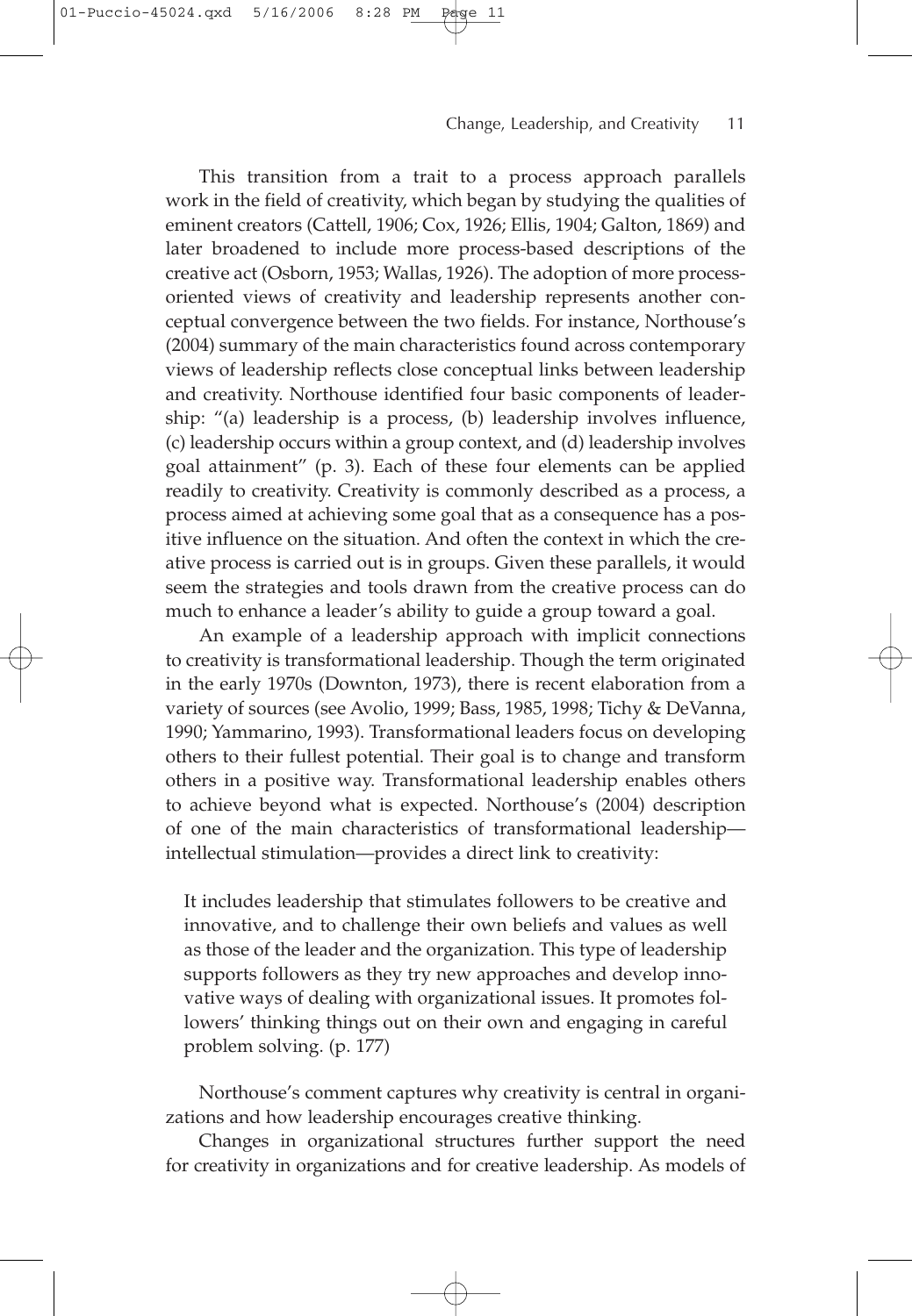organizations are transformed from the dominant mechanistic view in which management is needed to control by authority, there is a greater call for leadership to emerge (Handy, 1993). Wheatley (1999) observed that the former twentieth-century organizational structures narrowly defined workers and treated them as "replaceable cogs in the machinery of production" (p. 14). Given this view of organizations, tight management was necessary to avoid chaos and inefficiency. Employees did not need to think or to be creative. They simply needed to carry out their tasks as assigned. To survive in today's competitive environment, organizations must find ways to grow through the creative potential found in their workforce. This competitive environment also exists outside of the realm of business. Not-for-profit organizations compete for limited funding, colleges and universities compete for students, professional and community organizations compete for members and volunteers who have little discretionary time to give. Thus, organizations need leaders—such as those described in transformational leadership theories—who can draw on and facilitate the creative talents of others and who, in their own right, embody the spirit of creativity. This applies equally to those individuals in assigned leadership roles as well as to individuals who emerge to take the lead on a particular task or issue.

## **Direct Connections: Conceptions of Leadership that Place Creativity at the Core**

The previous two sections refer to aspects of creativity but do not formally position it as a core construct of effective leadership. Recently, some authors have been more explicit about the centrality of creativity in leadership (Csikszentmihalyi, 2001; Goertz, 2000; Mumford et al., 2000; Sternberg, 2002; Sternberg, Kaufmann, & Pretz, 2004). Indeed, Sternberg and his colleagues use the term "creative leadership" (Sternberg et al., 2004).

Sternberg (2002) began his exploration of creative leadership by describing the specific role intelligence plays in determining successful leadership. The traditional view has been that effective leadership depends on an individual's level of analytic intelligence—an ability to analyze and evaluate existing ideas and systems. Sternberg, however, suggested that effective leadership relies on successful intelligence. He provided the following description of successful intelligence: "People achieve success by recognizing and capitalizing on their strengths and by recognizing and either correcting or compensating for their weaknesses" (p. 10). Though analytic intelligence serves to support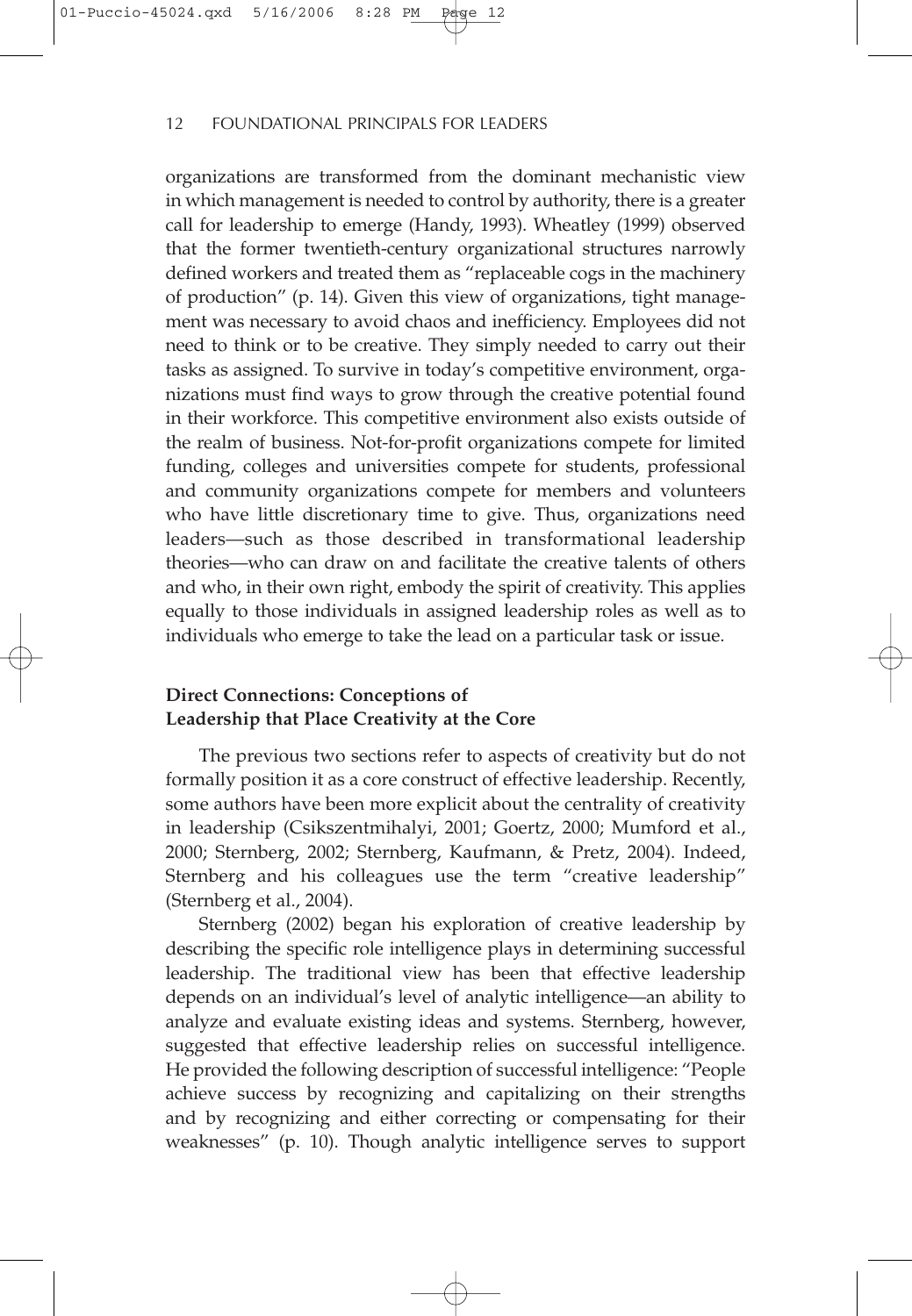successful intelligence, Sternberg has added two further abilities, which have been largely ignored with respect to leadership effectiveness: practical and creative intelligence. Practical intelligence allows people to successfully shape their environments to suit themselves. Creative intelligence allows leaders to form a vision, to decide where they wish to lead others. At the core of creative intelligence is the ability to gain support from others by convincing them that your unpopular ideas have merit.

Sternberg (2002) went on to identify specific kinds of creative leadership. According to Sternberg et al. (2004), creative leadership is about propelling others "from wherever they are to wherever the leader wishes them to go" (p. 146). They suggested three fundamental ways in which creative leadership propels others forward. One type of creative leadership accepts current paradigms but finds ways to extend them. A second type rejects current paradigms and tries to replace them. The third form of creative leadership integrates existing paradigms to create a new one.

These three fundamental forms of creative leadership can be further broken down into eight types of creativity. Table 1.4 summarizes the eight types of creativity described by Sternberg et al. (2004). These authors note that different circumstances call for different forms of creative leadership. For instance, Replication is most appropriate when an organization is successful and the goal is to maintain current status, whereas Forward Incrementation is appropriate when the goal is to achieve progress through continuity.

Where Sternberg and his colleagues described different styles of creative leadership, Mumford et al. (2000) proposed a leadership model that articulates the specific attributes that enable a leader to be successful. Mumford and his colleagues' model is directly related to the major proposition of this book: Creativity is a core competence of leadership and creative problem-solving skills enhance leadership effectiveness. You will discover later that a good portion of this book is dedicated to principles and procedures that are extracted from the Creative Problem Solving process. Indeed, Mumford et al. (2000) argued that creative problem-solving skills are critically important to leadership performance. You will learn more about the Creative Problem Solving process in later chapters. For now, we will close this section by describing Mumford and his colleagues' model.

In contrasting their approach to past theories that attempted to understand leaders through their behaviors (e.g., transformational leadership, theories of behavioral style, leader-member exchange), Mumford et al. (2000) suggested that, "Leadership can be framed not in terms of specific behaviors, but instead in terms of the capabilities, knowledge,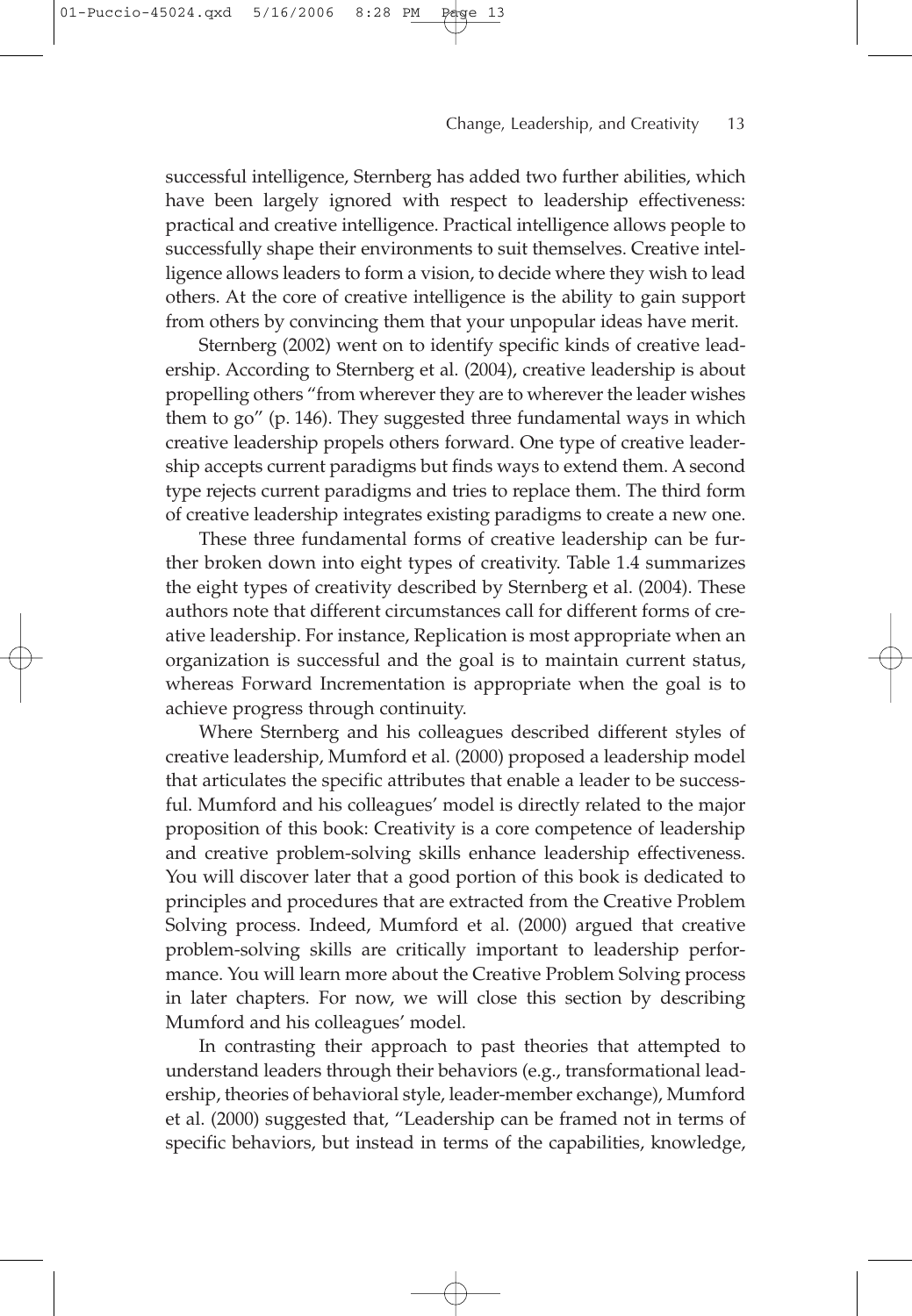## **Table 1.4** Sternberg and Colleagues' Forms of Creative Leadership

| Eight Types of<br>Creative Leadership                                     | <b>Brief Definition</b>                                                                                                                                | Example                                                                                                                                                                         |
|---------------------------------------------------------------------------|--------------------------------------------------------------------------------------------------------------------------------------------------------|---------------------------------------------------------------------------------------------------------------------------------------------------------------------------------|
| <b>Accepts Current</b><br>Paradigm and<br>Attempts to<br><b>Extend It</b> |                                                                                                                                                        |                                                                                                                                                                                 |
| 1. Replication                                                            | Leadership that attempts<br>to show the field or<br>organization that it is<br>in the right place at the<br>right time.                                | Luthiers who try to<br>reproduce a past musical<br>instrument, such as a<br>Stradivarius.                                                                                       |
| 2. Redefinition                                                           | Leadership that focuses<br>on showing that a field<br>or organization is in the<br>right place, but not for<br>the reasons that others<br>think it is. | Redefining aspirin for its<br>value in preventing<br>heart attacks.                                                                                                             |
| 3. Forward<br>Incrementation                                              | Leadership that<br>attempts to lead an<br>organization or field<br>forward in the direction<br>it is already going.                                    | The introduction of<br>product extension, such<br>as Cheerios with mixed<br>berries.                                                                                            |
| 4. Advance<br>Forward<br>Incrementation                                   | Leadership that<br>focuses on moving an<br>organization or field<br>forward, but beyond<br>where others are ready<br>for it to go.                     | Fax machines, which<br>were slow to catch on, at<br>least at first.                                                                                                             |
| <b>Rejects Current</b><br>Paradigm and<br>Attempts to<br>Replace It       |                                                                                                                                                        |                                                                                                                                                                                 |
| 5. Redirection                                                            | Leadership that<br>attempts to redirect an<br>organization, field, or<br>product line from where<br>it is heading toward a<br>different direction.     | Electric razors, the basic<br>cutting mechanisms are<br>the same as a manual<br>razor, but it was taken in<br>a new direction that<br>resulted in quite a<br>different product. |
| 6. Reconstruction/<br>Redirection                                         | Leadership that moves a<br>field, organization, or<br>product line back to<br>where it once was so                                                     | American Airlines<br>adding leg room in<br>coach seating. Products<br>that represent a return                                                                                   |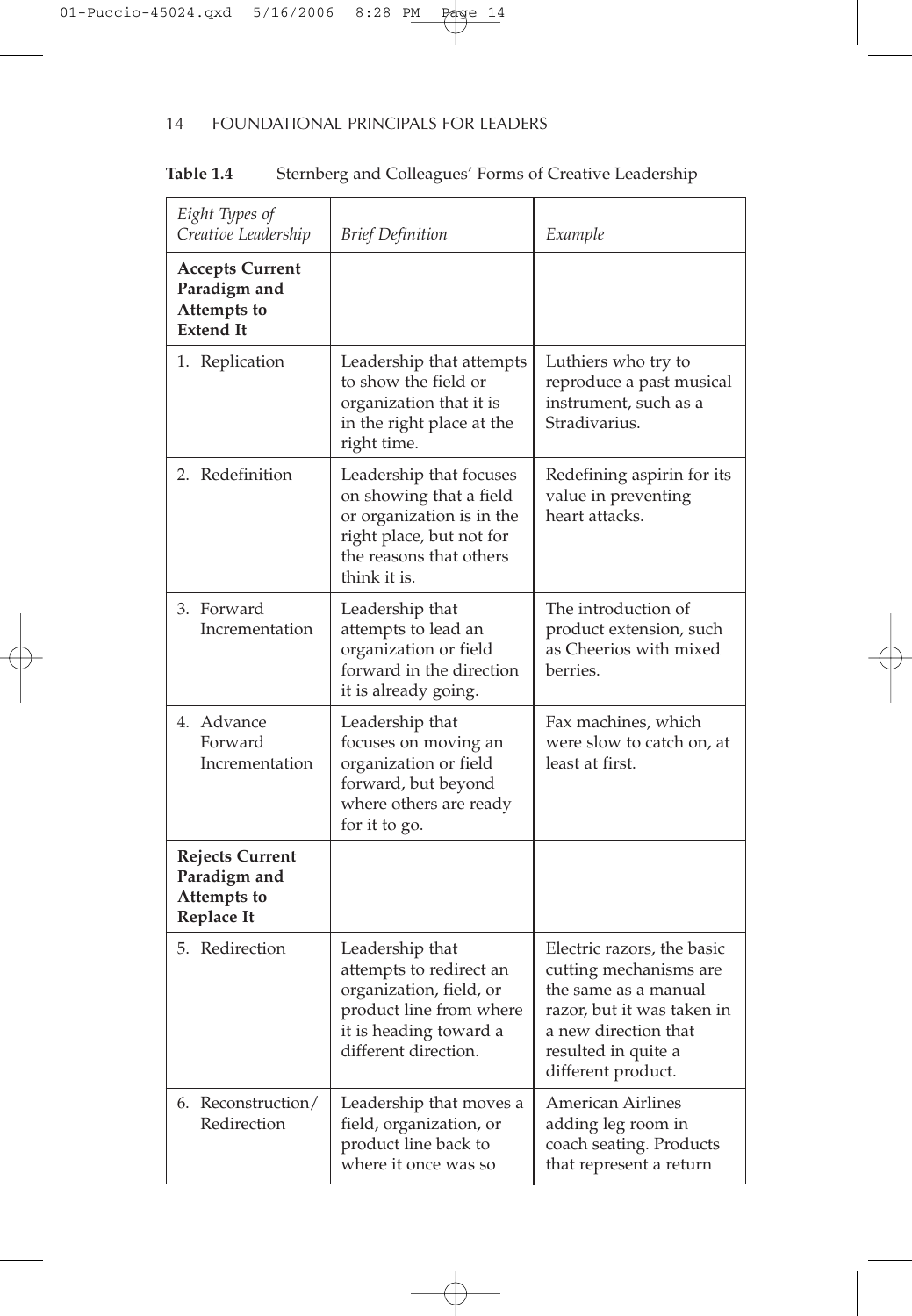|  |  |  | Change, Leadership, and Creativity | 15 |
|--|--|--|------------------------------------|----|
|--|--|--|------------------------------------|----|

| Eight Types of<br>Creative Leadership                      | <b>Brief Definition</b>                                                                                                                                                      | Example                                                                                                                |
|------------------------------------------------------------|------------------------------------------------------------------------------------------------------------------------------------------------------------------------------|------------------------------------------------------------------------------------------------------------------------|
|                                                            | that it might move<br>onward from that point,<br>but in a direction<br>different from the one it<br>took from that point<br>onward.                                          | to the past (e.g.,<br>Bromo-Seltzer or<br>Brill Cream).                                                                |
| 7. Re-initiation                                           | Leadership that<br>endeavors to move a<br>field, organization, or<br>product line to a<br>different, as yet unreached<br>starting point and then to<br>move from that point. | The first spaceships in<br>comparison to airplanes.<br>Products that meet the<br>same need, but in a<br>different way. |
| Integrates<br>Existing<br>Paradigms to<br>Create a New One |                                                                                                                                                                              |                                                                                                                        |
| 8. Synthesis                                               | Leadership that<br>integrates two ideas that<br>previously were seen as<br>unrelated or even<br>opposed.                                                                     | Seaplanes that combine<br>features from boats and<br>airplanes into one<br>product.                                    |

SOURCE: Sternberg et al. (2004).

and skills that make effective leadership possible" (p. 12). From this central premise, they developed a theory which holds that leadership performance is directly related to the ability to solve problems.

Figure 1.1 provides our summary of the logical structure of arguments that guided Mumford et al. (2000) from their original contention that leadership can be thought of in terms of capacities to the conclusion that a core leadership capacity is problem solving. These authors are quick to note that the kinds of problems leaders contend with are not of the routine sort. Rather, they are characterized by complexity (i.e., illdefined problems with no single solution path), novelty (i.e., new or changing situations), and ambiguity (i.e., gaps in information). Thus, Mumford et al. suggested that complex, novel, ambiguous problems cannot be solved through routine solutions, but rather they require individuals to reshape and reform their prior knowledge. In short, the problem solving required to be an effective leader must involve creative thinking. These authors concluded that, "The skills involved in creative problem solving influence leader performance" (p. 17).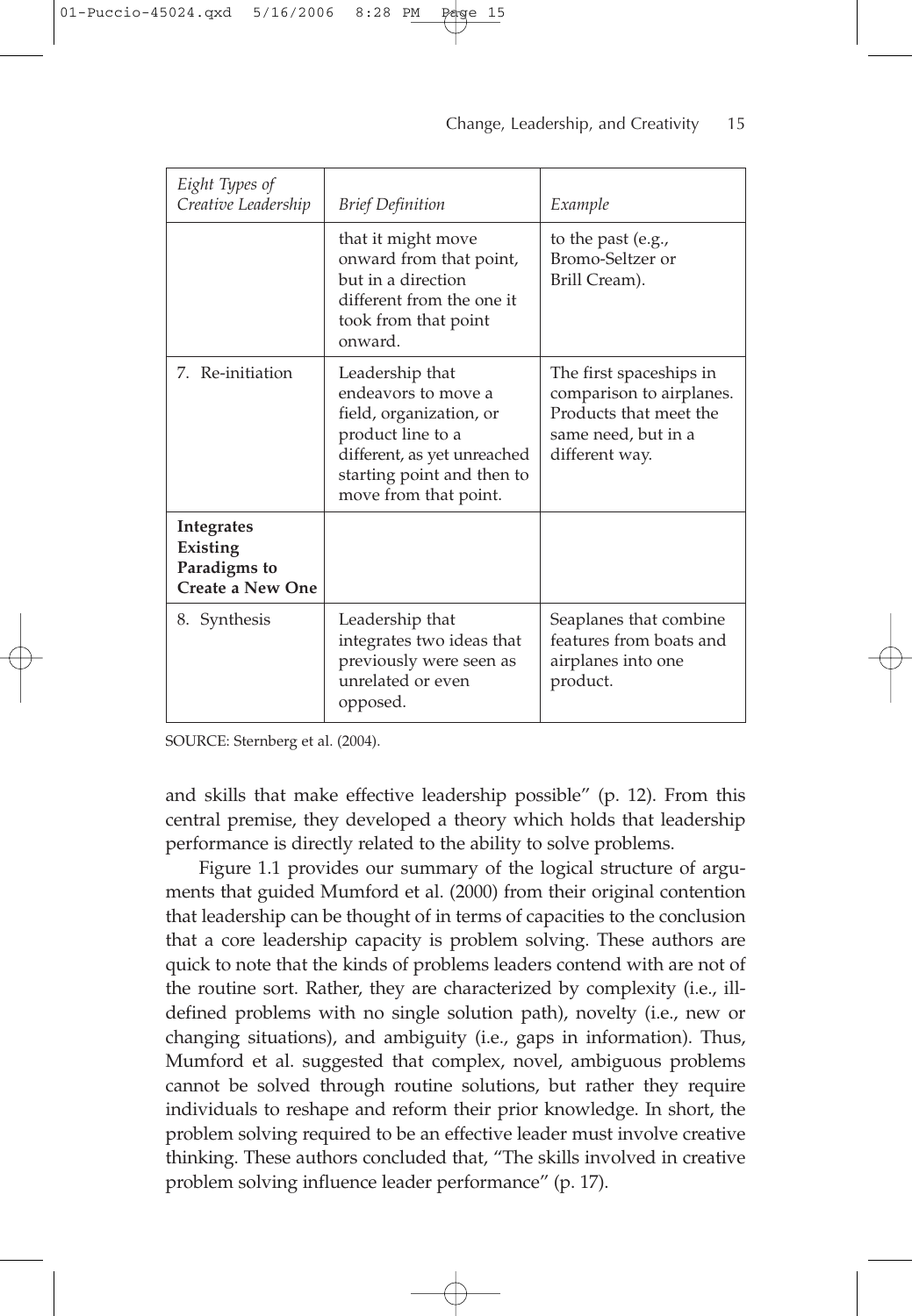## **Figure 1.1** Conceptual Underpinnings to the Mumford et al. (2000) Leadership Capacity Model



SOURCE: Mumford et al. (2000).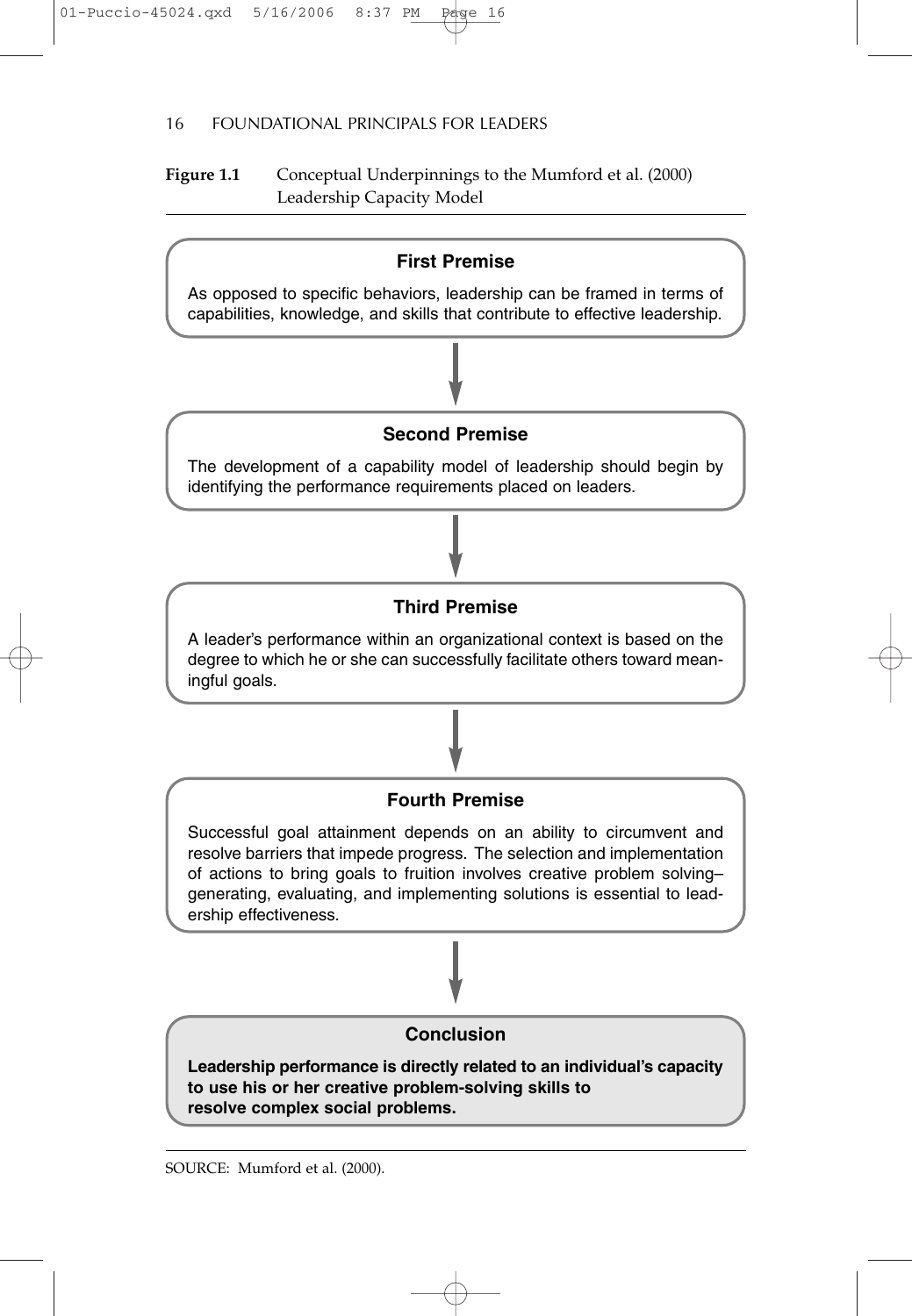

**Figure 1.2** Mumford and Colleagues' Leadership Capacity Model

Figure 1.2 presents Mumford and his colleagues' (2000) model. This model is designed to illustrate how specific leadership characteristics determine leadership performance. As already noted, problem solving is predicted to have a direct impact on performance (see right side of the graphic). Again, recall that problem solving in this model refers to an ability to employ creativity to effectively address complex social problems. Three factors contribute to individuals' problemsolving abilities: (1) their problem-solving skills; (2) social judgment and social skills; and (3) knowledge. At the far left of the model are a number of basic attributes that in turn influence an individual's ability to acquire complex problem-solving skills. These attributes are: (1) **general cognitive ability** (*innate abilities, such as intelligence*); (2) **crystallized cognitive abilities** (*abilities that can be developed, such as fluency, speed of closure, divergent thinking*); (3) **motivation** (*willingness to take on complex problems*); and (4) **personality** (*openness, tolerance for ambiguity, curiosity, risk taking, adaptability, etc.*). Although the main thrust of the model focuses on the direct impact personal capabilities have on problem solving and, ultimately, leadership performance, Mumford et al. (2000) do acknowledge the direct and indirect influence of external forces. Thus, Career Experiences and Environmental Influences surround the main facets of the model because they have the potential to affect these person-based components and, in the case of the immediate environment, potentially have a direct effect on

SOURCE: Mumford et al. (2000). Reprinted with permission.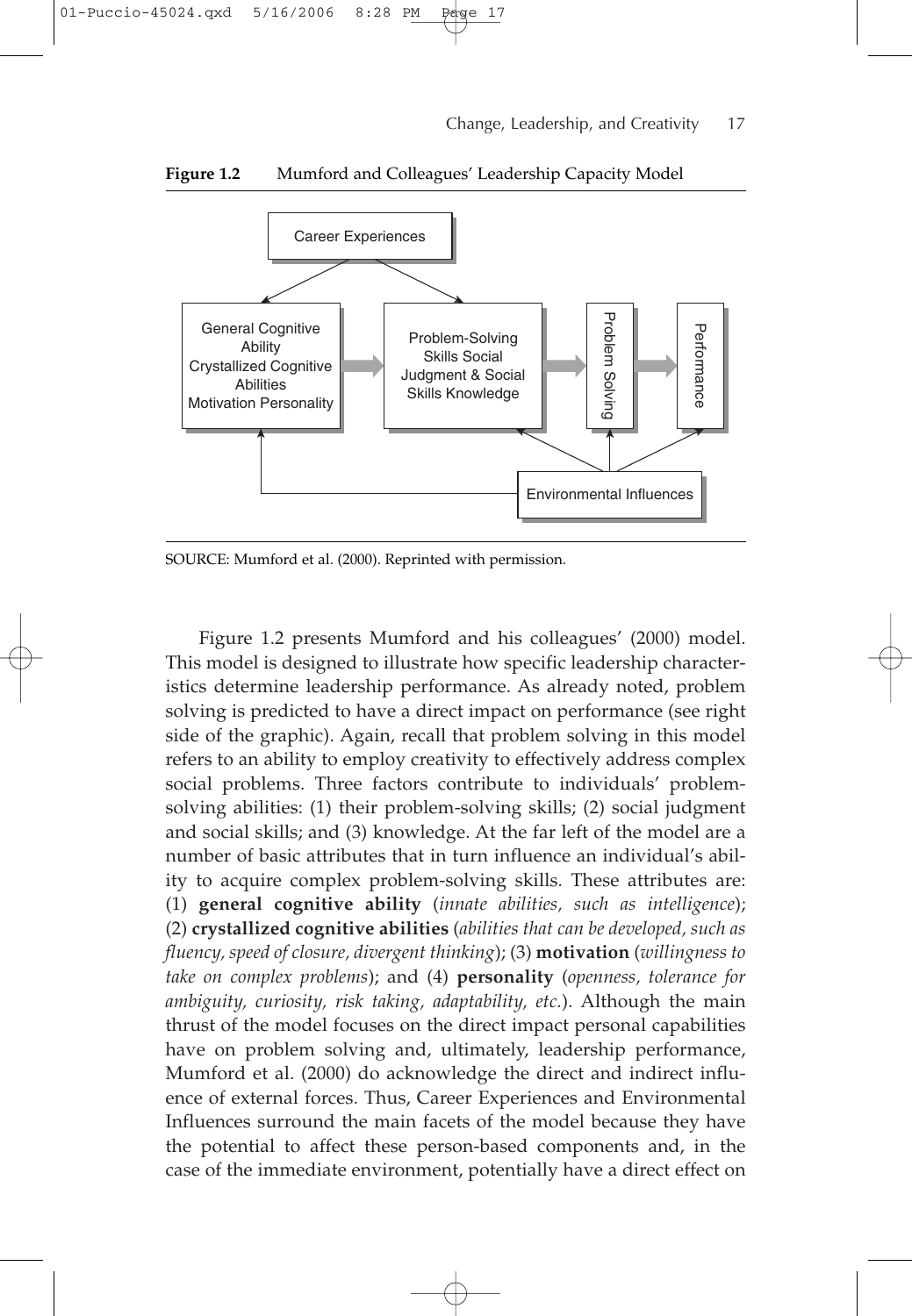leadership performance. People's past career experiences can have a dramatic effect on crystallized cognitive abilities, motivation, knowledge, and problem-solving skills. Finally, opportunities and constraints in the environment can have a direct effect, positive or negative, on all aspects of this model, from the development of the individual attributes found in the left side of the model to leadership performance on the right.

The purpose of this section on leadership was to provide support for the conceptual link between creativity and leadership. We now turn our attention to the concept of creativity.

## CREATIVITY: THE NECESSARY FUEL FOR CHANGE

Because our major premise is that what we know about creativity can assist in developing leaders, we will examine what we mean by creativity, including some basic definitions, views, and characteristics of creativity.

## **Changing Views of Creativity: From Fringe to Essential Workplace Skill**

As creativity professionals, we have noticed that people's views of creativity have changed over the last decade or so. In the early 1990s, when we asked participants in our workshops to describe creativity, it was not uncommon for us to hear comments like: "You have to be eccentric to be creative." "You can't enhance someone's creativity." "Some people have it and some don't." "That's for artists and scientists." "Creativity is unpredictable." "You can't measure it." "It's bizarre." "That's what happens in research and development." "Children are creative." "I'm not creative." To a certain degree, there was a perception that creativity was strange, weird, and uncontrollable.

These past reactions to creativity did not surprise us. As Sternberg and Lubart (1999) put it, notions of creativity have been steeped in mystical beliefs. To the Greeks, the muse or some other external force allowed individuals to create. Davis (1986) indicated that some people believe creativity is a "mysterious mental happening"; ideas seem to come from nowhere and cannot be controlled, and if the creative process is too closely scrutinized there is a risk of damaging it (pp. 50–52).

Today our audiences give us more productive descriptions of creativity. When asked to list words or phrases they associate with creativity, we typically receive responses like "imagination," "problem solving," "risk taking," "challenging the status quo," "being innovative,"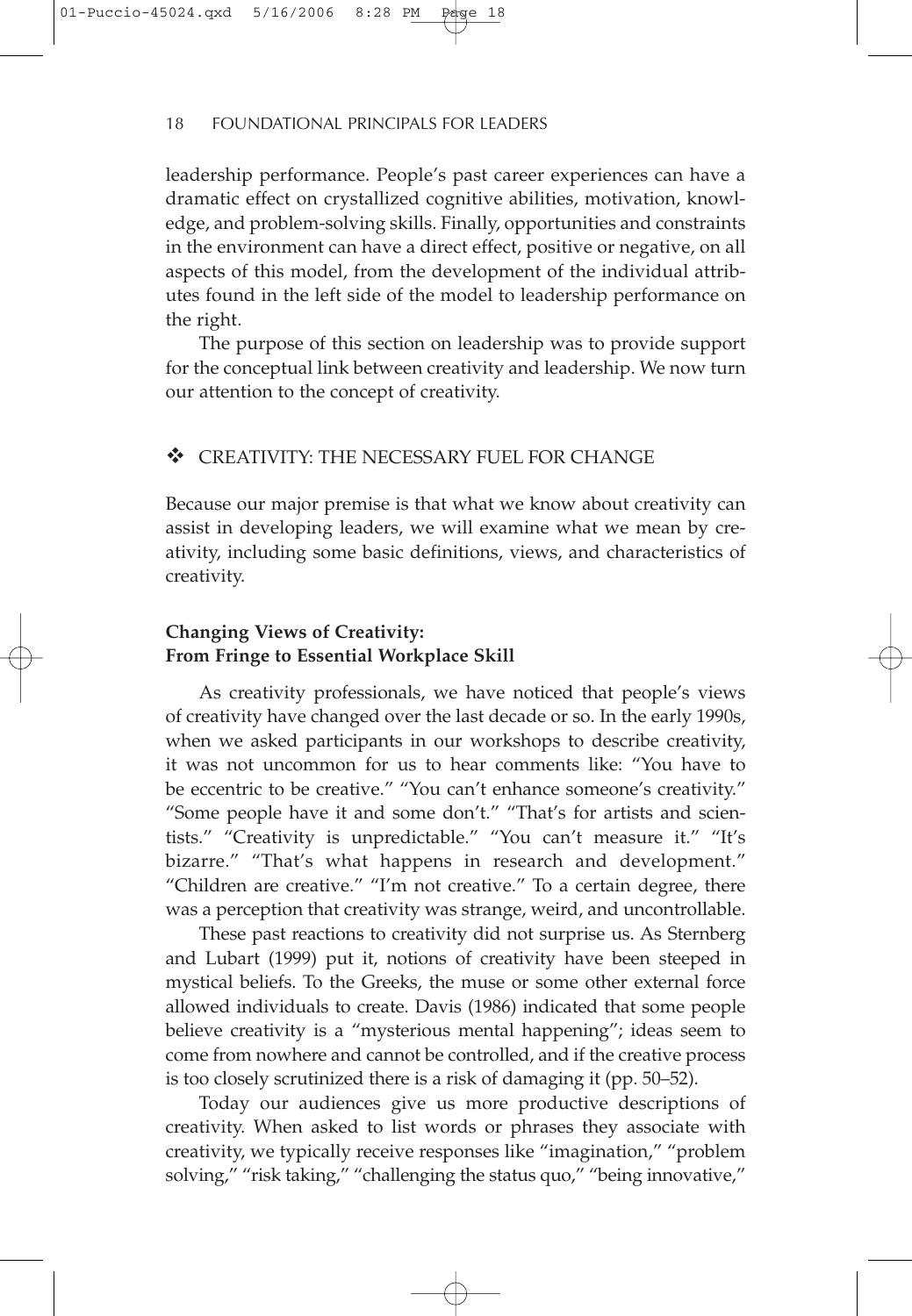"necessary for survival," "being adaptable," "creating change," "thinking outside of the box," "being original," "fun," "energizing," "non-linear thinking," "dynamic," "thinking of possibilities," "invention," and "growth." It is clear to us that there is a greater appreciation of the importance of creativity in all aspects of life. This observation is further supported by the work of Florida (2002), who provided the following explanation of the force behind the accelerated pace of change that has occurred over the last half century:

01-Puccio-45024.qxd 5/16/2006

The driving force is the rise of human creativity as the key factor in our economy and society. Both at work and in other spheres of our lives, we value creativity more highly than ever, and cultivate it more intensely. The creative impulse—the attribute that distinguishes us, as humans, from other species—is now being let loose on an unprecedented scale. (p. 4)

About the time we began to see a change in how people responded to the word "creativity," there was a study conducted by the American Society of Training and Development (ASTD) that revealed a positive view of creativity. They wanted to find out what skills employers believed were most important in the workplace. Carnevale, Gainer, and Meltzer (1990) conducted an extensive 30-month investigation within organizations across the United States. Their data were gathered from a wide variety of organizations that included health care, manufacturing, service, education, and government. They found that "increasingly, employers have been discovering that their work forces need skills that seem to be in short supply, skills over and above the basic academic triumvirate of reading, writing, and computation" (p. xiii). Analysis of their data generated a list of skill sets believed to be essential in today's workplace. Two of these basic skill sets were creative thinking and problem solving. The full set of workplace skills is found in Table 1.5. In addition to creativity, you will see that leadership is also a skill featured in this list.

The research sponsored by ASTD highlights the perception that creativity is not simply about the arts, but that it is an important skill in the workplace, whether it be government or industry, public or private, for profit or not-for-profit. Furthermore, creativity is a skill that is valuable at all levels of the organization and in all functions. Creativity is not limited to the R&D (research and development) function anymore. Opportunities to solve problems and to engage in breakthrough thinking can and should happen throughout the organization (Henry, 2001; Kuhn, 1988; Van Gundy, 1987; West, 1997).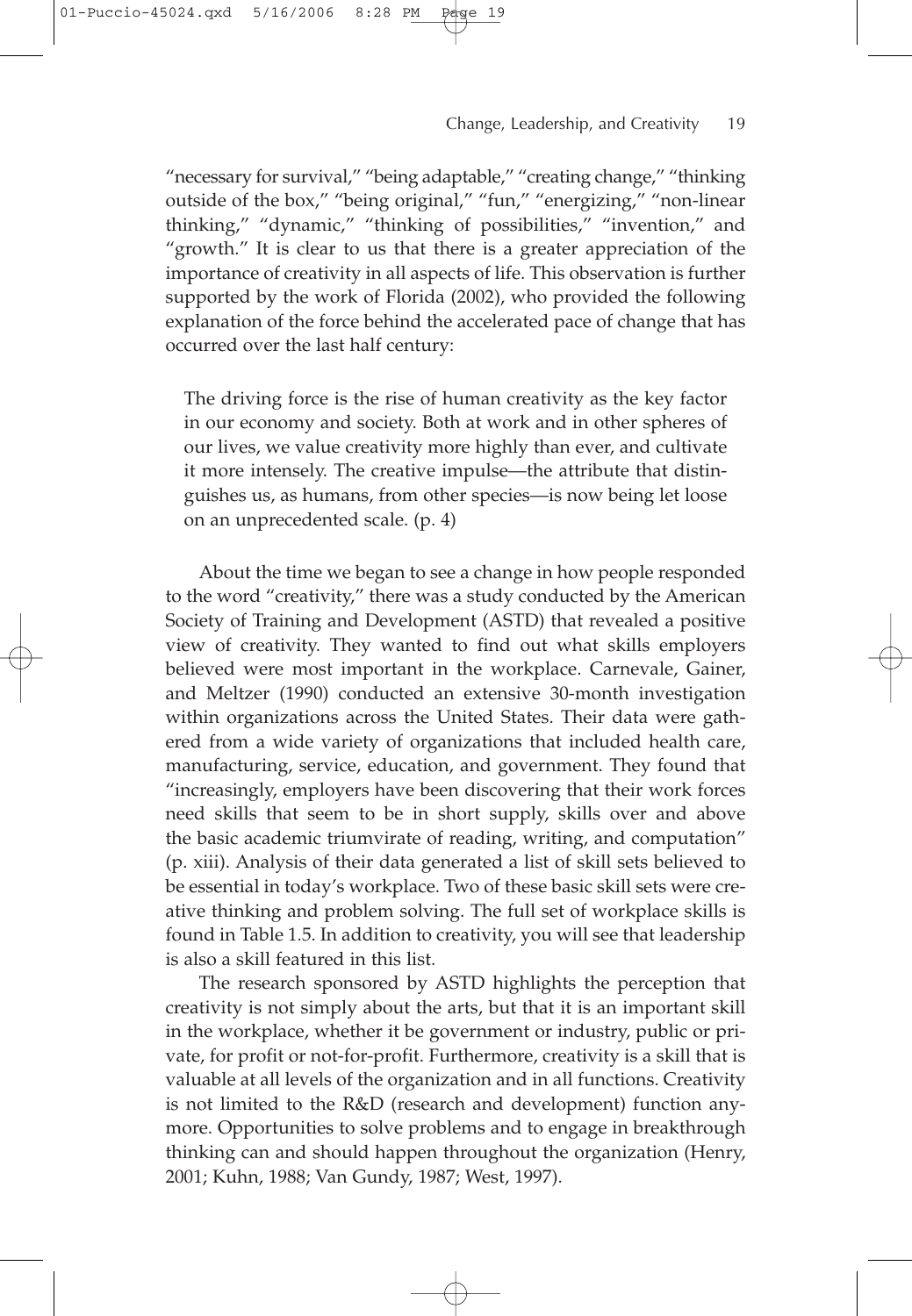## **Table 1.5** Workplace Basics

| • The Foundation                                                       |  |
|------------------------------------------------------------------------|--|
| Knowing how to learn                                                   |  |
| $\bullet$ Competence                                                   |  |
| Reading, writing, and computation                                      |  |
| • Communication                                                        |  |
| Listening and oral communication                                       |  |
| • Adaptability                                                         |  |
| Creative thinking and problem solving                                  |  |
| • Personal Management                                                  |  |
| Self-esteem, goal setting, motivation, personal and career development |  |
| • Group Effectiveness                                                  |  |
| Interpersonal skills, negotiation, teamwork                            |  |
| $\bullet$ Influence                                                    |  |
| Organizational effectiveness and leadership                            |  |
|                                                                        |  |

SOURCE: Carnevale, Gainer, and Meltzer (1990).

Further support for the importance of creativity and related skills is found in the *Wall Street Journal's* recent assessment of business schools. In 2001 the *Wall Street Journal* began to publish the results of recruiters' evaluation of business programs (Alsop, 2001). The survey recruiters used to critique business schools resulted from a year-long consultative process with business school representatives, corporate recruiters, students, search firms, independent consultants, and members of relevant associations. According to Alsop (2001), "the goal was to identify school and student characteristics that recruiters consider most important when they make decisions about which schools to recruit from and which students to recruit" (p. R4). Among the 13 student attributes, four appeared to be directly related to creativity: original and visionary thinking; analytical and problem-solving skills; strategic thinking; and adaptability, which included the ability to deal with ambiguity. The same business school evaluation was conducted in 2002 and 2003 and produced similar results. More recently, the August 1, 2005 issue of *Business Week* featured a special report on creativity (Nussbaum, Berner, & Brady, 2005). One of the main points in this report was that organizations can no longer compete just on cost or quality. In the future, the core competency that will separate successful organizations from those that fail will be creativity.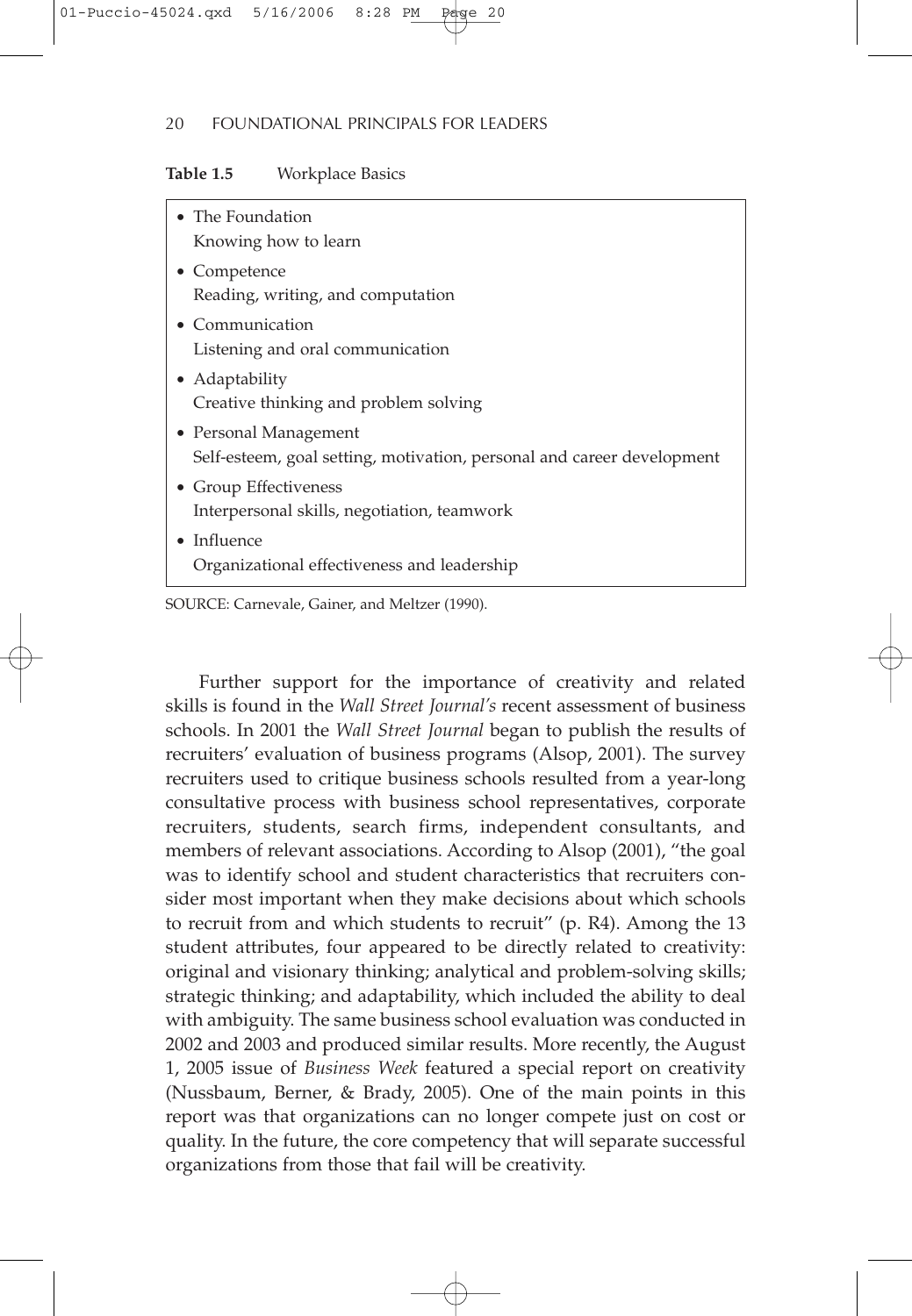## 01-Puccio-45024.qxd 5/16/2006 8:28 PM

## **Defining Creativity: Novelty Made Useful**

Thus far we have described how views of creativity have changed over the last decade, but we have not fully delved into what is meant by creativity. Perhaps the most common definition of creativity offered by those in the field of creativity is the production of original ideas that serve some purpose. What is important to note about this definition is that creativity is not synonymous with pure novelty or being different. Being original and being creative are not the same. Rather, creativity is clearly about doing something in an original way that is at the same time useful. Using these two primary features of a creative act, novelty and usefulness, Figure 1.3 presents a simple two-by-two matrix that helps to show what distinguishes creative products from other products or ideas. In this matrix, the upper right quadrant is reserved for those products that have some element of newness and that clearly meet some purpose in a satisfactory way, such as the recent success associated with the Apple iPod. When we say products, we do not limit this to tangible products, but it is meant to include intangible items such as services, music, ideas, and theories. This is the intent of deliberate creativity: to introduce something that is both new and useful—a creative change.

When something is not new, has no element of originality, yet is highly useful, such as the standard No. 2 pencil, we refer to this as a utilitarian product. In other words, we use it because it does what it was



**Figure 1.3** What makes a product creative?

SOURCE: © 2005 Puccio, Murdock, and Mance. Reprinted with permission.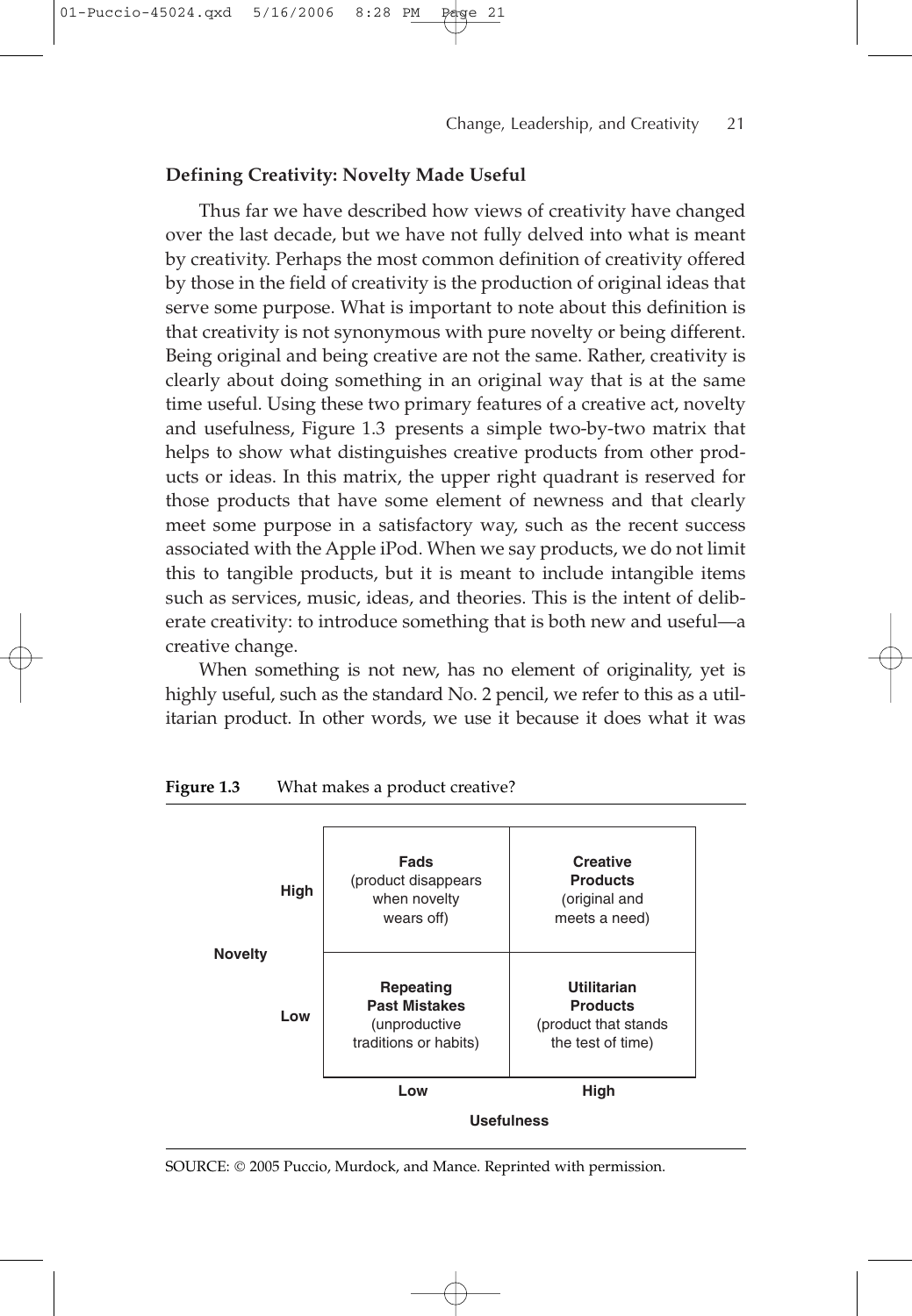made to do. When we go to the store to purchase a standard No. 2 pencil there is no shock or surprise by what we find. The product hasn't changed in decades. We use it because it continues to serve its purpose well.

In the upper left quadrant of Figure 1.3 are fads. These are products and ideas that have great novelty but low usefulness. A product or idea whose primary appeal is its novelty, such as the 1970s pet rock and the fashion trend of platform shoes for men, will soon fade away when people realize it has little practical value. In some cases, fads get recycled by the next generation. This is often the case in fashion and hairstyles. This happens because what is old hat for one generation might be novel for another.

Finally, in the lower left quadrant of Figure 1.3 we have ideas and products that are not new and have little usefulness. We call it repeating past mistakes because thoughts and actions in this quadrant have been tried before, thus they are not novel, and they either met with successful results initially, but not now, or weren't useful from the very start. Outdated laws that are still on the books provide excellent examples of this quadrant. A law in Austin, Texas, for example, states it is illegal to carry wire cutters in your pocket (Powell & Koon, n.d.). Why? This law was enacted in the days of the Wild West when cowboys would cut barbed wire fences of property owners to allow their cattle through.

Customs and traditions also provide excellent examples of this quadrant. By definition customs and traditions cannot be new, and sometimes they are not very useful. In organizational life you may run into useless traditions, such as policies and procedures that appear to have lived well beyond their usefulness. Have you ever earnestly questioned an organizational practice only to get the response, "But that's the way we've always done it" or "That's our policy"? Statements like this are clear indicators that you are bumping into something that is definitely not new and may no longer be satisfactorily fulfilling its intended purpose.

Another behavior we associate with this quadrant is doing something over and over again and expecting a different result. Have you ever hit an illuminated elevator call button numerous times expecting your repeated efforts to bring the elevator car faster? Have your ever tried to solve a computer problem by repeating the same commands, hoping that just once it might work? These are simple examples. More serious examples include repeating the same sales strategies that produced modest outcomes and expecting a dramatic gain in sales, leaders who want to change their relationship with their followers but who do not change the nature of their interactions, or teachers who expect students to show significant gains in skill level but who find it impossible to adopt new teaching strategies.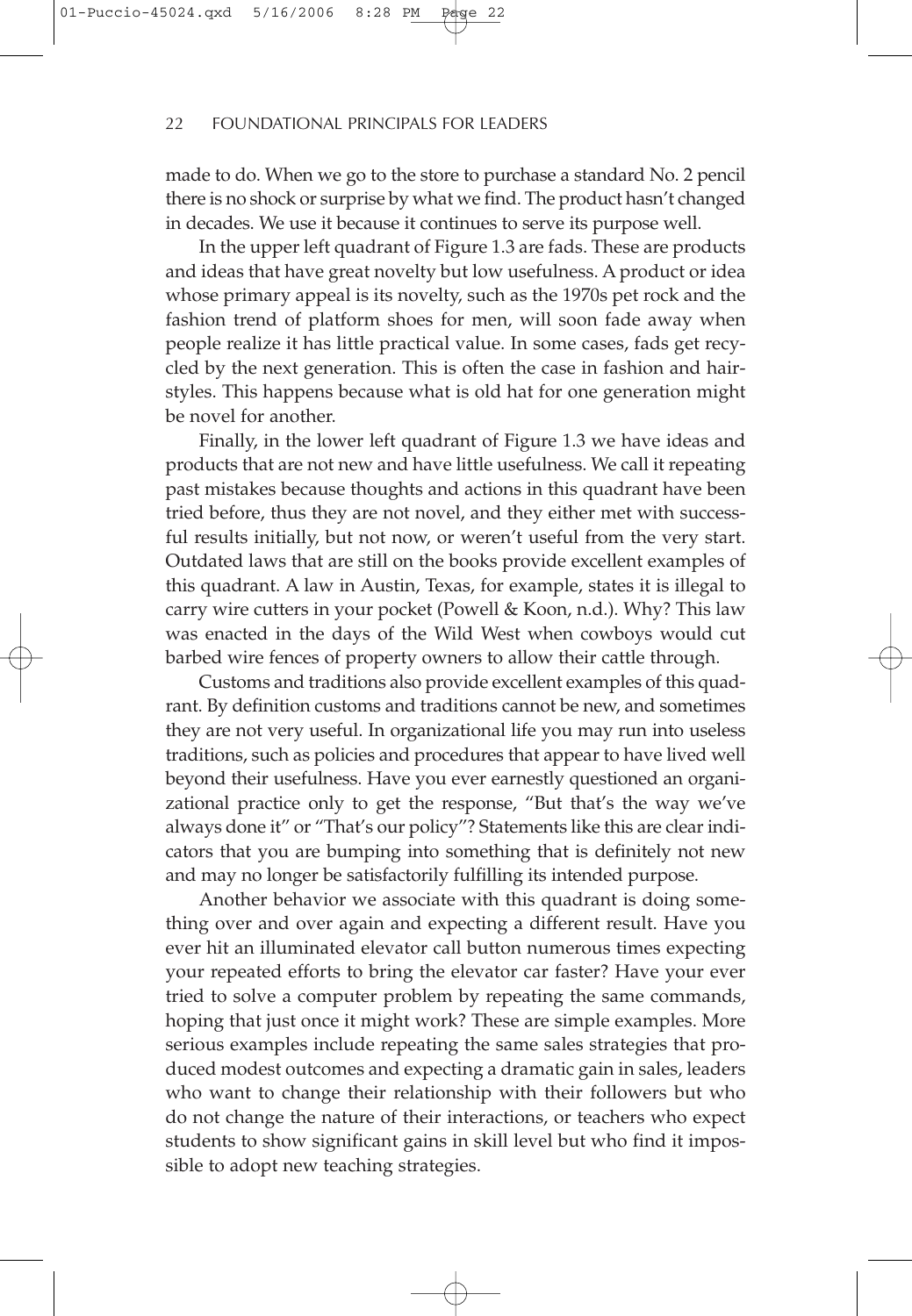## **A Systems Model for Creative Change**

The novelty-usefulness definition of creativity tells us what is and is not creative, but it does not tell us how creativity operates. To do this we turn to a systems model of creativity. Many scholars agree that creativity is made up of four distinct facets (MacKinnon, 1978; Rhodes, 1961; Stein, 1968). The four main elements of creativity are person(s), process, environment, and product. Although these facets have their own discrete attributes, they do influence one another and therefore create a system for how creativity works.

In Figure 1.4, the Creative Change Model, we depict how these facets interact to yield creative products and eventually produce creative change (again, we say "creative" change because we are talking about the deliberate introduction of something that is new). Creativity begins with an individual or a team of individuals. The **person(s)** facet in this system *considers individual skills, knowledge, personality, experiences, and motivation that all have an influence on the amount and kind of creativity an individual or team is likely to produce.* The **process** facet refers to *the stages of thinking individuals and teams go through as they develop creative ideas in response to predicaments and opportunities.* As in the case of the person facet, the quality of the process often has a direct impact on the quality of the product produced. These two facets are not completely independent; in fact, we suggest that they interact. In Chapter 12 we describe how people possess different preferences for certain aspects or stages of the creative process.

Creative thinking does not happen in a vacuum. It takes place in particular settings. In some cases these settings may stimulate creative thinking, and in other cases they may inhibit creative thought. This facet is referred to as the **environment**, *the ways in which the psychological and*

**Figure 1.4** Creative Change Model: A Systems Approach



SOURCE: © 2005 Puccio, Murdock, and Mance. Reprinted with permission.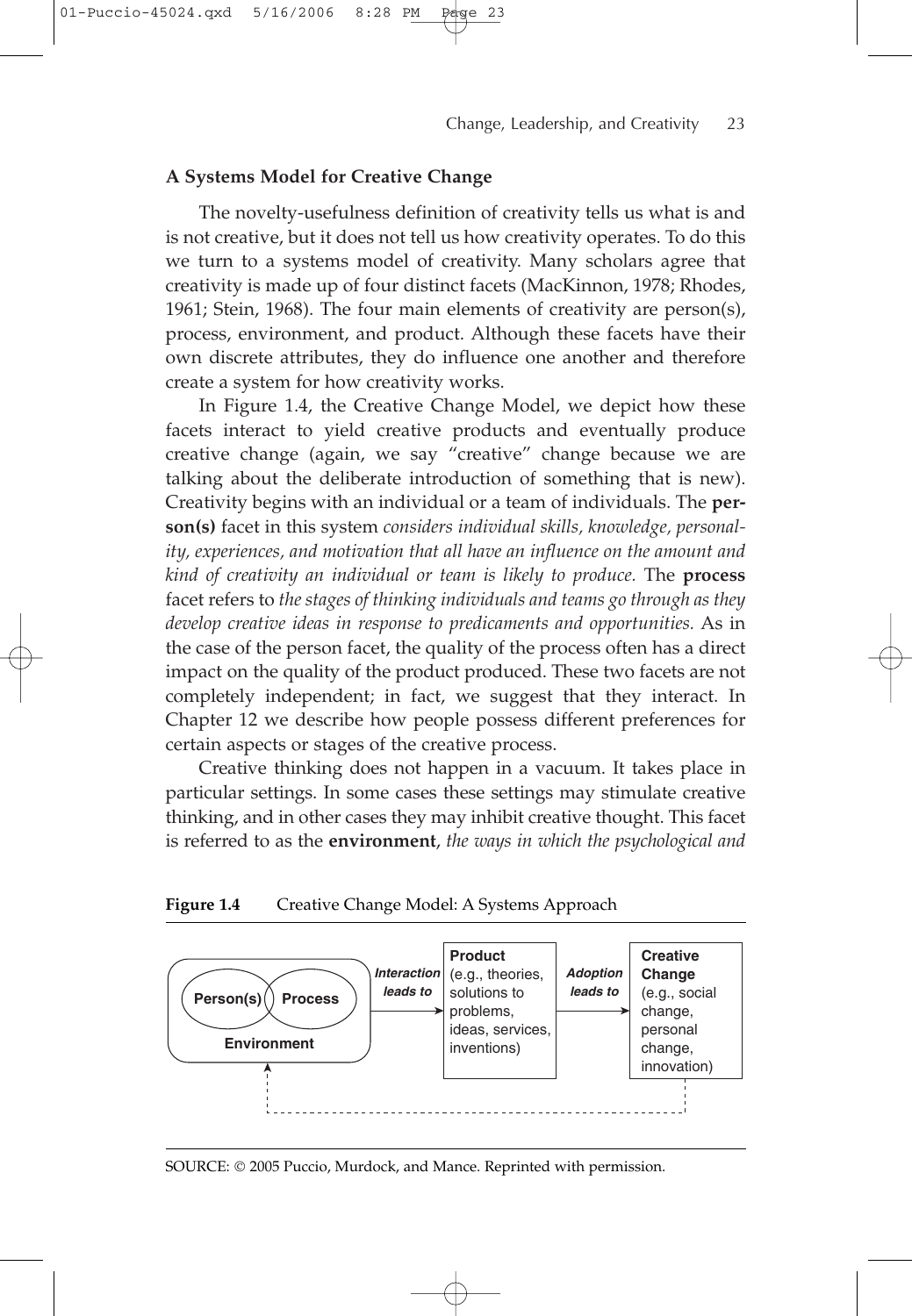*physical workplace climates, or the cultures in which you live, influence the expression of creative behavior.* You cannot take someone who has all the right personality characteristics and thinking skills to be creative and simply put him or her in any situation and expect great things. Recent research by Teresa Amabile (Amabile, Burnside, & Gryskiewicz, 1999) of the Harvard Business School has identified the kinds of characteristics of the workplace that tend to facilitate or undermine creative performance.

The three facets of person, process, and environment interact to yield particular outcomes. In other words, the quality of the creative product depends upon people working through certain processes in particular kinds of environments. People with the right skills, knowledge, and personal traits who work through an effective process in an environment that is conducive to creative thought are more likely to produce creative **products**—*tangible and intangible outcomes that are new and useful.*

Creative change does not automatically occur because an individual, team, or organization has developed a new product. We define a **creative change** as *the adoption of a creative product that can come in many forms.* If the product is intended for use only by the individual creator, such as a new plan for reducing stress, then creative change occurs when this person has implemented the idea. By contrast, innovation occurs when an organization has successfully commercialized a new product or implemented a new program or service. The creative product is the starting point for business innovation, and according to Janszen (2000), "innovation is generally accepted as being the golden route to building a growing and prosperous company" (p. 7). Soo, Devinney, Midgley, and Deering (2002) showed that organizations that were rated in the top 20% for innovation enjoyed more than 35% more market share than those organizations in the bottom 20%. So if innovation is critical to the long-term success of an organization, and the creative product is the impetus to innovation, then it will be critical for organizations to create the right interaction between the person, process, and environment. If organizational leaders do not nurture the basic elements that support creative behavior, it is unlikely that their organizations will bring about creative change, whether that is an innovative product, social change, educational reform, enhanced levels of human service, and so on.

The process has an iterative aspect to it; that is, once a creative change has been successfully adopted, it is highly likely that this new idea, product, service, or practice will have a transformative effect on people, their processes, and their environments. Although this model focuses on the successful adoption of creative change, it is possible that when a proposed change is rejected, this failure has the potential to have some measurable effect on people, processes, and environments as well.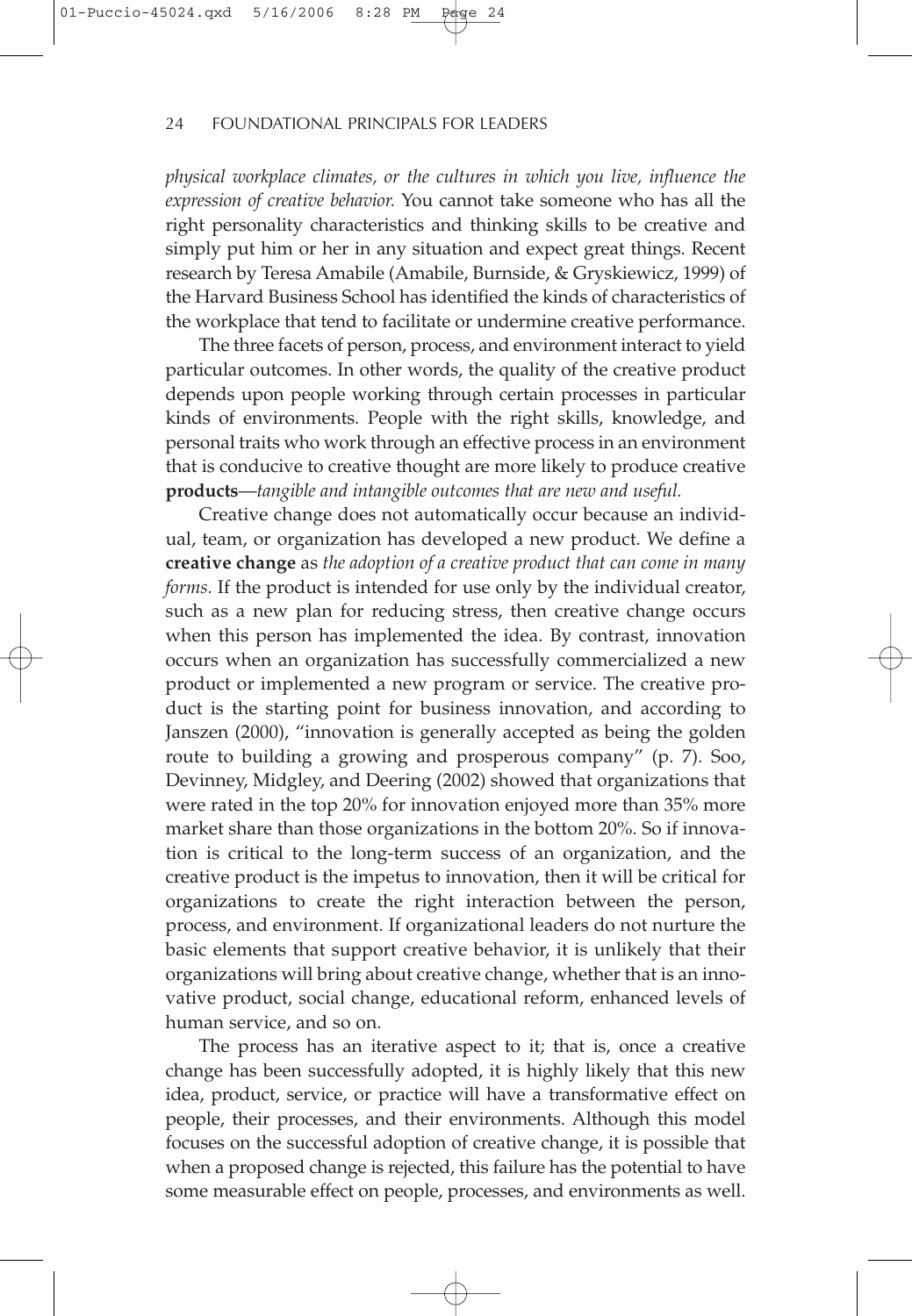This systems view of creativity illustrates why creativity is difficult to bring about in organizations. Like the ingredients in a recipe, although all have their own unique flavor, it is the combination of the ingredients that results in a complete dish. Figure 1.4 shows how these basic creativity elements interact with one another. For example, we know that training in creative thinking (i.e., process) improves the work climate (i.e., environment) of teams (Firestien, 1996). Individual personalities (i.e., person) influence the nature of the work environment (Ekvall, 1991). Formal training in creativity techniques and principles (i.e., process) significantly enhances individuals' thinking skills (i.e., person) (Parnes, 1987). Returning to the recipe metaphor, organizational creativity is achieved only when the right ingredients are combined. Assuming that an organization will be creative, for example, because it has hired highly creative people is like assuming that the only ingredient necessary to make a good chicken soup is the chicken itself.

01-Puccio-45024.qxd 5/16/2006

Leaders who wish to foster creative thinking and change must recognize the importance of all the facets of creativity. They must understand their own and others' creative abilities. They must master the creative process and be able to facilitate this process in others. They must find ways to build work environments that encourage creative thought. Given the importance for leaders to understand these elements of creativity, we have used person, process, and environment as a basic framework for much of this book. Chapters 5 through 11 focus on mastering the creative process, specifically the Creative Problem Solving (CPS) process. Chapter 12 focuses on people and how individuals will express preferences for different aspects of the creative process. Understanding how different personalities engage in creative thinking is invaluable for understanding how to improve a team's ability to move through the creative process and introduce change. Chapter 13 describes the kind of work environment leaders should create to stimulate creativity and change. The final chapter discusses how the creativity principles and procedures presented in this book can become internalized so that individuals can begin the process of developing into creative leaders.

## APPLYING WHAT YOU'VE LEARNED

The intent of this chapter was to underscore the critical link between leadership and creativity—change—thereby positioning creative thinking as a core competence of leaders who bring about positive change. The close relationship between creativity and leadership was captured well when Simonton (1984) observed that "when the most